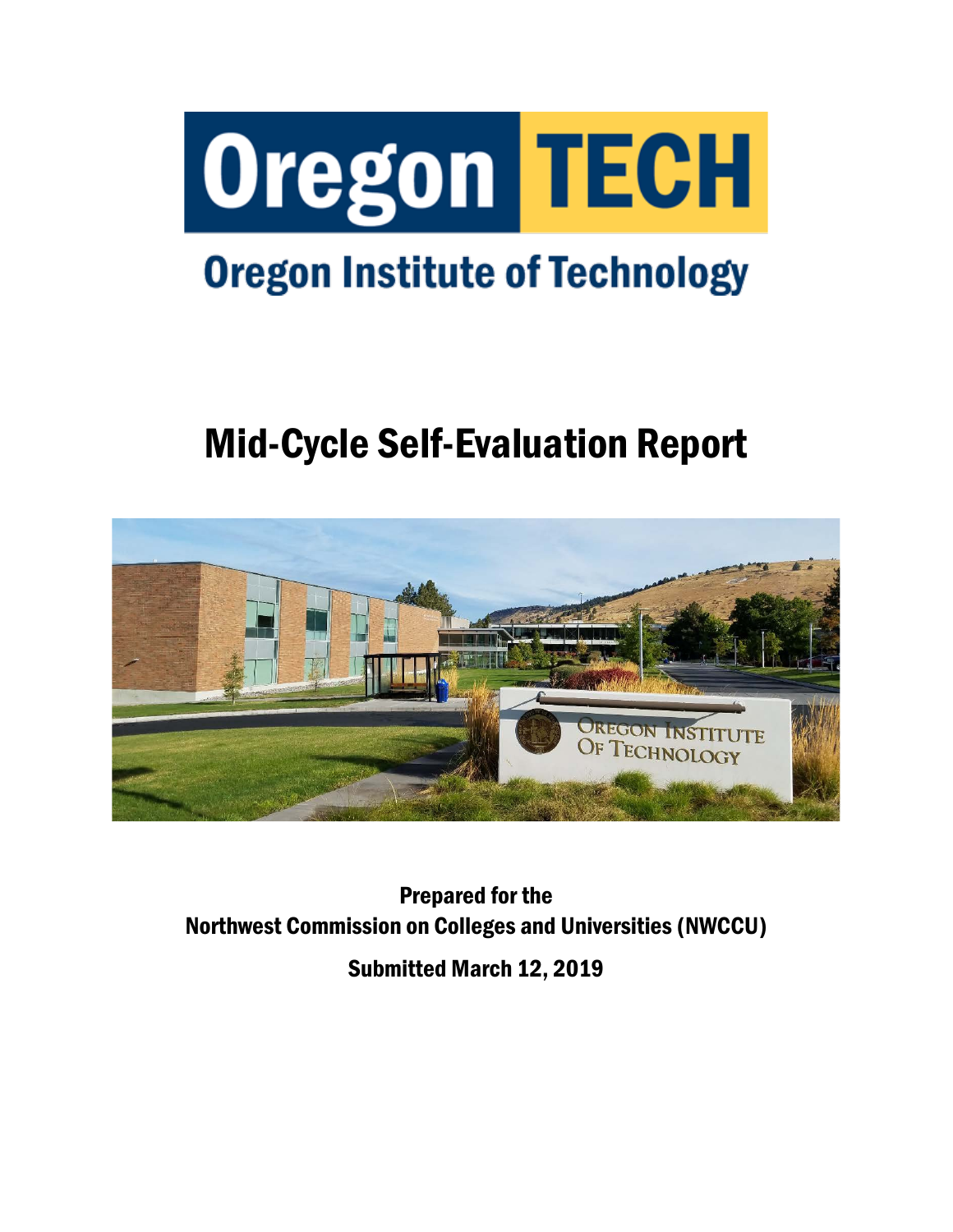# **Contents**

| From Mission to Measures: Applied Mathematics Outcomes and their Origins  8            |  |
|----------------------------------------------------------------------------------------|--|
| Making Indicators Meaningful: Repeated Assessment of Applied Mathematics PSLO #6 8     |  |
|                                                                                        |  |
| Communication ESLO: Launch of new structures for institutional outcomes assessment  10 |  |
|                                                                                        |  |
| From Mission to Measures: Development of the Communication ESLO and Rubric  10         |  |
|                                                                                        |  |
|                                                                                        |  |
|                                                                                        |  |
|                                                                                        |  |
|                                                                                        |  |
|                                                                                        |  |
|                                                                                        |  |
|                                                                                        |  |
|                                                                                        |  |
|                                                                                        |  |
|                                                                                        |  |
|                                                                                        |  |
|                                                                                        |  |
|                                                                                        |  |
|                                                                                        |  |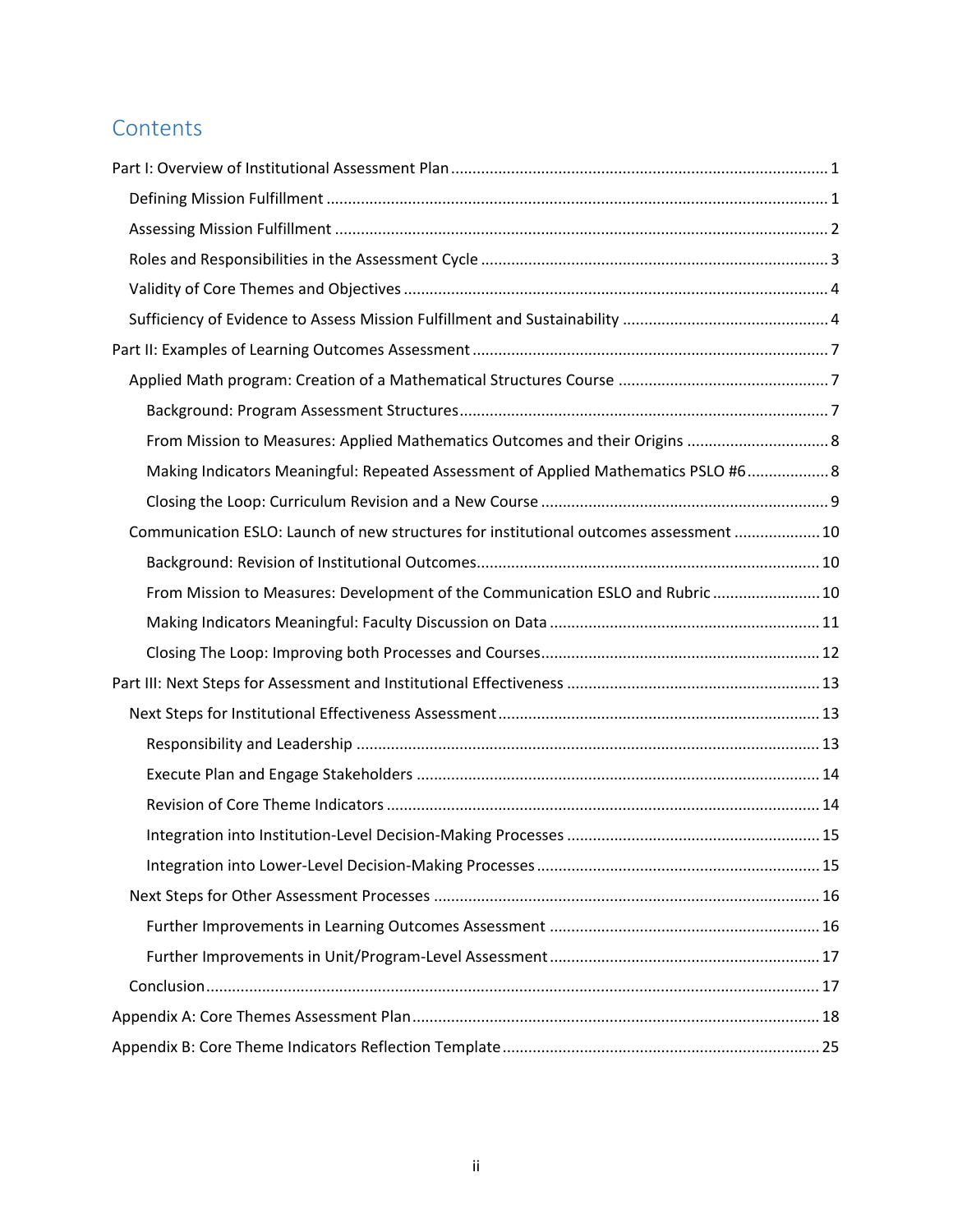# <span id="page-2-0"></span>Part I: Overview of Institutional Assessment Plan

Oregon Tech aspires to be a university where key decisions at every level, from resource allocation to program development to curriculum changes, are informed by data that reflects institutional priorities and values. Although university leadership emphasizes this ethos for decision-making, it is more challenging to consistently implement the processes required to realize this goal. Oregon Tech therefore concurs with the critiques delivered by NWCCU in its Year Seven Peer Evaluation in Spring 2016, that improvement is needed in processes that "utilize planning and assessment effectively to guide […] decision-making [and] resource allocation," "engage in a regular, systematic, participatory, selfreflective, and evidence-based assessment of [our] accomplishments," and "regularly review [our] assessment processes to ensure they […] yield meaningful results that lead to improvement."

In response to these recommendations, Oregon Tech's Accreditation Steering Committee (ASC) engaged with university leadership, faculty, and staff to launch a new Core Themes Assessment Plan (Appendix A). Although Oregon Tech has been conducting institutional assessment in broad accordance with the spirit of NWCCU guidelines for some time, the absence of a university-level structure to guide this work has limited its effectiveness and impact.

Additionally, with new leadership at the helm, including a new President (April 2017), Provost (July 2017), and Vice President for Finance & Administration (June 2016), significant work is underway to improve Oregon Tech's processes at all levels, and to incorporate formal structures that emphasize data-driven decision-making into university operations. Although work remains to be done to fully integrate all of these processes, as Oregon Tech develops in this direction, we will be able to fully link assessment findings and key performance measures to institutional planning and resource allocation.

# <span id="page-2-1"></span>Defining Mission Fulfillment

Any assessment process begins with agreement on core values—those things worth routinely measuring and allocating resources to. Oregon Tech's Mission Statement and Core Themes reflect the university's core values and the way that the university meets its commitments to its students and the state.

As the Northwest's only public polytechnic university, Oregon Tech's mission is uniquely focused on providing students with a hands-on, applied education that prepares them to excel in their chosen career. This mission is achieved through the delivery of high-quality programs and is embodied in all of the University's major functional units: Academic Affairs, Student Affairs, Strategic Enrollment Management, and Finance & Administration. As described by President Naganathan, Oregon Tech aspires to be "industry's university," producing career-ready professionals by emphasizing hands-on, workforce-responsive undergraduate and graduate education and applied research activity.

With this goal in mind, Oregon Tech has formally defined mission fulfillment as evidence of, or identified improvements in support of, all of the identified institutional indicators that instantiate Oregon Tech's Core Themes:

- **Applied Degree Programs**
- **Student and Graduate Success**
- **Statewide Educational Opportunities**
- **Public Service**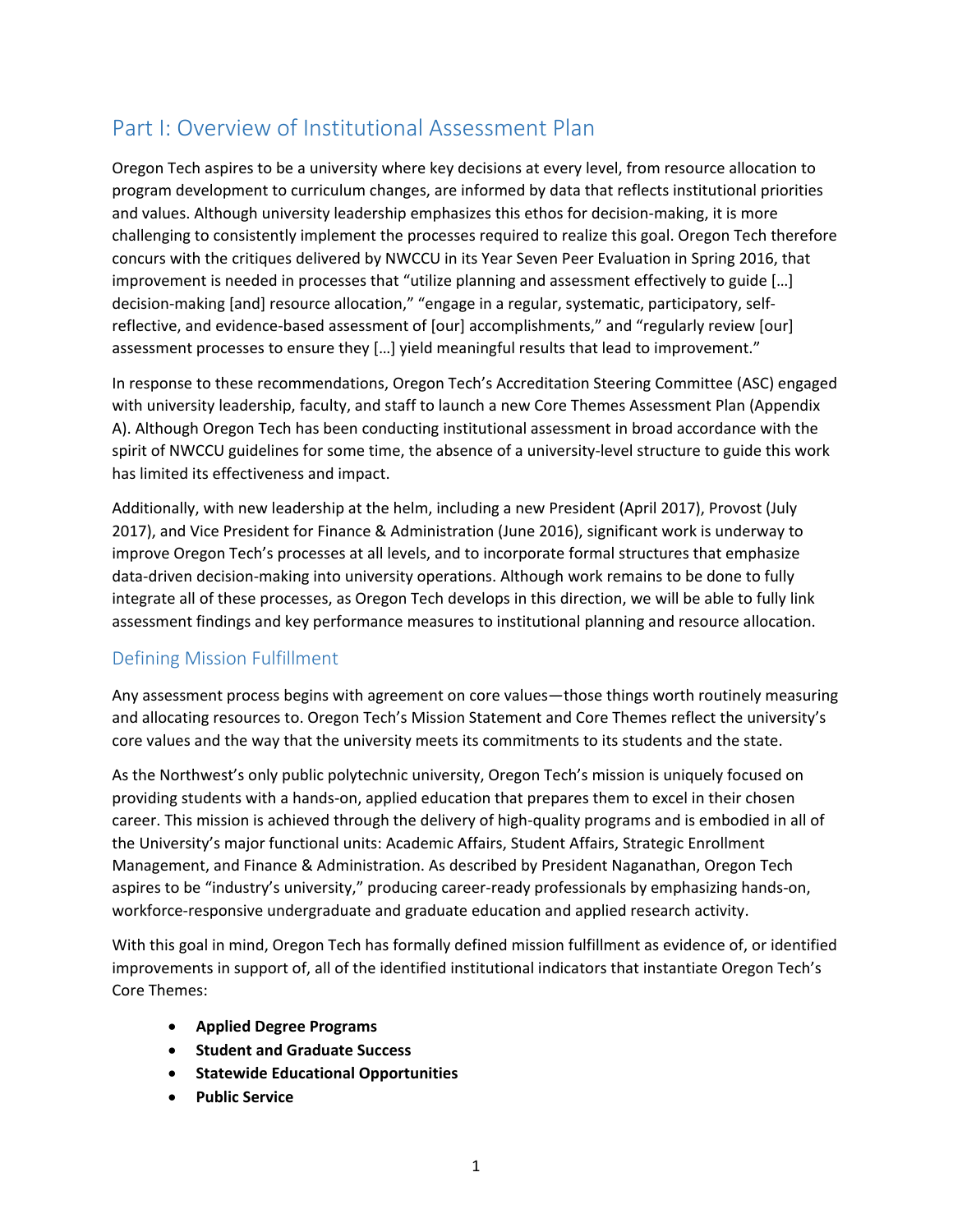# <span id="page-3-0"></span>Assessing Mission Fulfillment

To be part of a meaningful assessment and decision-making process, agreed-upon broad themes and values must be translated into a form that can be measured and examined regularly. From the four broad Core Themes listed above, the Core Themes Assessment Plan specifies these in the form of objectives, outcomes, and quantifiable indicators. Benchmarks for each indicator specify target levels of achievement. Oregon Tech's current set of objectives, outcomes, indicators, and benchmarks are formally articulated in Oregon Tech's 2017 Year One Self-Evaluation, which were revised from those used in Oregon Tech's 2016 Year Seven Comprehensive Self-Evaluation.

In the past, examination of key indicators has taken place most extensively in preparation for NWCCU accreditation visits. However, since the submission of Oregon Tech's 2017 Year One Self-Evaluation, Oregon Tech's Accreditation Steering Committee has put a Core Themes Assessment Plan (Appendix A) into place to systematically ensure examination of, and response to, key indicators, and formal reflection on their usefulness to the university in the context of Core Themes and mission fulfillment.

The structure for examining Core Theme indicators explicitly parallels the structure of Oregon Tech's student learning outcomes assessment framework. This structure includes six (6) steps:

- **Define/Design** measurable indicators and benchmarks that reflect Core Theme objectives and outcomes.
- **Collect** meaningful data that reflects performance on these indicators.
- **Analyze** this data within the context of core theme achievement and mission fulfillment.
- **Engage** stakeholders to inform planning and drive action.
- **Evaluate** improvement activities and their impact on these indicators.
- **Reflect** on both the process and the results within the context of core theme achievement and mission fulfillment.

This Core Themes Assessment Plan ensures that data are systematically analyzed, that they are communicated by the appropriate stakeholders to the university community, and that the data are used to inform planning, decision making, and allocation of resources within and across functional units.

In the first year of the Core Themes Assessment Plan implementation (2018-2019), the ALO and designees are leading the ASC through an initial review of Oregon Tech's core theme indicators. The results of this review will be presented by to the Board of Trustees in Summer 2019.

As data are collected in accordance with the Core Themes Assessment Plan (Appendix A), Oregon Tech hopes to be better able to evaluate accomplishments, identify areas for improvement, and allocate resources to address critical needs. As areas of below-threshold performance are identified, the university will prioritize these for intervention; areas of consistent above-threshold performance should provoke opportunity to gradually increase standards in support of long-term continuous improvement.

Within this plan, there exists the opportunity for critique, reassessment, and improvement on the measures themselves, as well as on assessment processes. This reflection will help to ensure that the plan generates data that reflect are meaningful, verifiable, and actionable indicators of core theme achievement and mission fulfillment.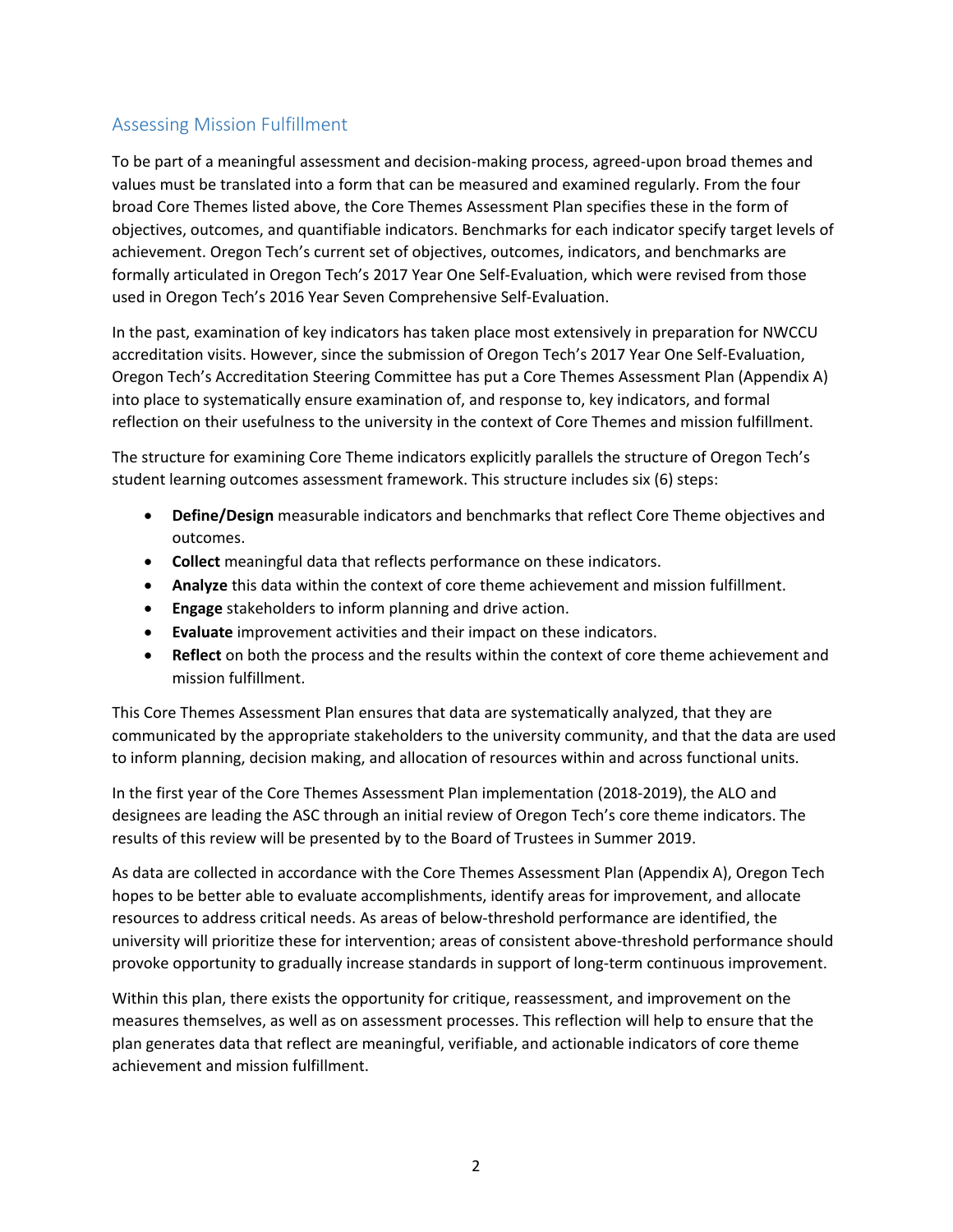Although not launched until late 2018, the goal is for the Core Themes Assessment Plan to become the primary tool by which university leadership communicates mission fulfillment. This plan will inform the development of division- and program-level plans university-wide. Finally, we intend for both the indicators and the plan through which they are examined to evolve with time to provide a framework for broad engagement with Oregon Tech's strategic planning process. This will ensure long-term continuity for our strategic planning efforts.

## <span id="page-4-0"></span>Roles and Responsibilities in the Assessment Cycle

Led by Oregon Tech's Accreditation Liaison Officer (ALO), Oregon Tech's Accreditation Steering Committee (ASC) oversees the execution of the Core Themes Assessment Plan. This group drives execution of the Core Themes Assessment Plan in concert with a number of other groups. Each group's role is described in greater detail within Appendix A, but is summarized in Figure 1.



*Figure 1. Schematic Representation of Information and Decision Flows in Oregon Tech's Core Themes Assessment Plan.*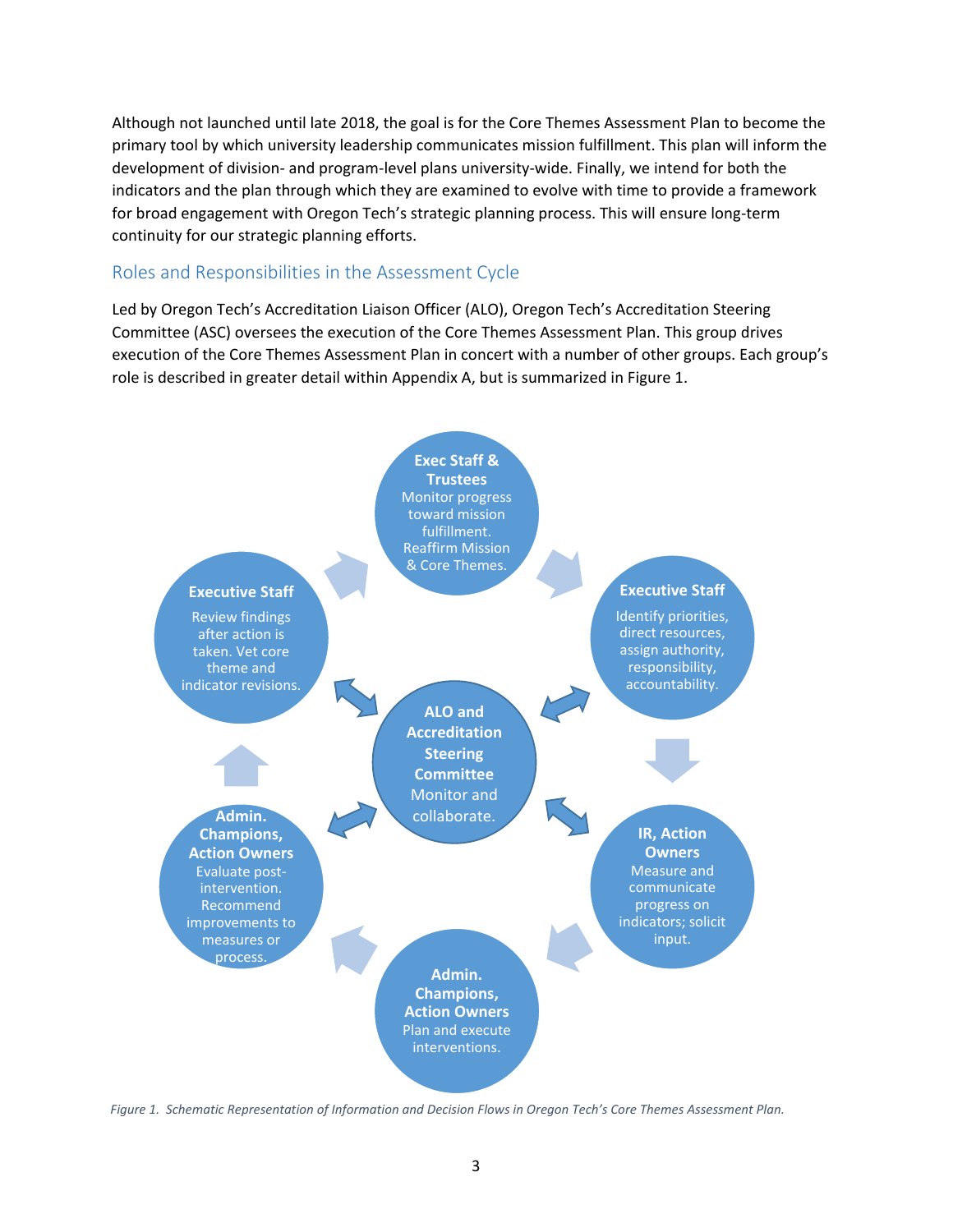# <span id="page-5-0"></span>Validity of Core Themes and Objectives

Oregon Tech's current set of Core Themes were approved by the State Board of Higher Education in 2011, and were explicitly reaffirmed and adopted by the newly-formed Oregon Tech Board of Trustees on July 9, 2015, in accordance with Oregon Revised Statute 352.089(2). Oregon Tech serves the higher education needs of students from Oregon and the region through the delivery of degree programs that support statewide workforce needs. Our Core Themes—applied degree programs, student and graduate success, statewide educational opportunities, and public service—remain meaningful and relevant given this commitment.

Oregon Tech's Core Themes are also validated through implementation in the form of meaningful indicators. The discussions that are scaffolded by the Core Themes Assessment Plan ensure that many eyes examine the data and responses and that stakeholders are invited to the table during the improvement process. These discussions improve validity and reliability of the measures; examples of the lessons being learned from this process of data collection and discussion are outlined below. As noted in Part III, Oregon Tech looks forward to the opportunity to thoroughly reevaluate our indicators, objectives, and the Core Themes that underlie them both in the context of a new strategic planning process and in light of the emphasis on student achievement within the new NWCCU draft standards.

# <span id="page-5-1"></span>Sufficiency of Evidence to Assess Mission Fulfillment and Sustainability

With the implementation of our new Core Themes Assessment Plan, Oregon Tech will possess a systematic and ongoing mechanism to evaluate whether the data we have collected are sufficient to assess mission fulfillment and sustainability. As part of this process, the ASC solicits feedback from the Core Theme Administrative Champions (each of whom has responsibility for one of Oregon Tech's four core themes) on indicators using a formally defined template (Appendix B).

This template asks for data, a description of the data's origin, and the replicable processes for obtaining the data. It then asks for description of, and reflection on, the processes by which the data is shared and how it prompts improvement activities (when needed). This process is intended to gather feedback about the effectiveness of the institutional assessment process while also evaluating Oregon Tech achievements in the context of mission fulfillment.

As the Core Themes Assessment Plan is being implemented for the first time during the 2018–2019 academic year, the ASC has found that many of the submissions provided by Action Owners (those delegated to complete these submissions) contain center on reflection on the quality of the indicators as written; initial action items often include clarification or improvement of indicators. In cases where indicators are already well-defined and obtainable, discussion has centered around identification and justification of appropriate performance benchmarks, or improvement activities for indicators that fall below the target benchmarks. The Core Themes Assessment Plan, even in its early implementation, has already begun to impact communication and decision-making processes surrounding key indicators.

Examples of action items identified via this process are described in Table 1 below.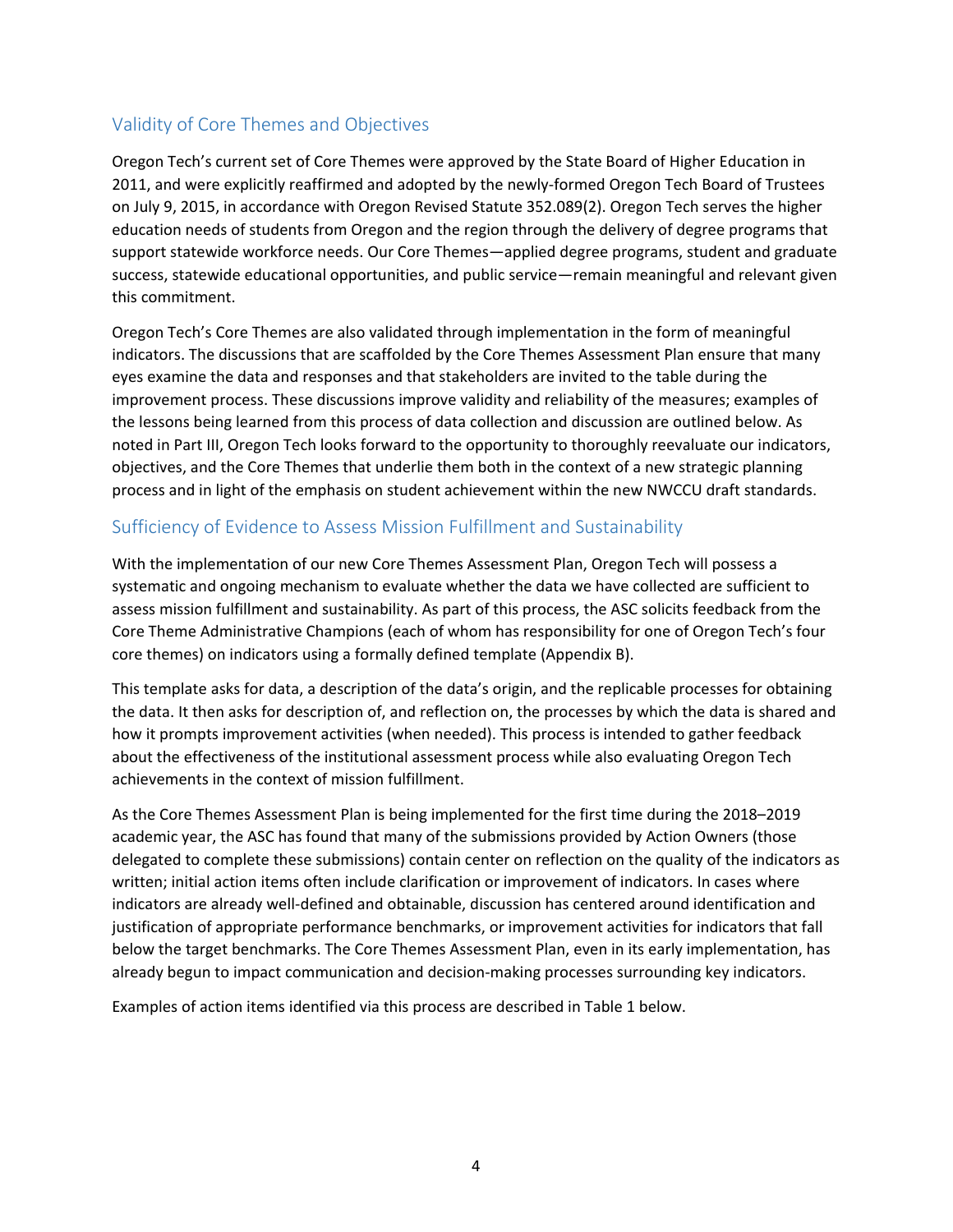| <b>Indicator and Benchmark</b>                                                                                                                                                                                                                                                                           | <b>Actions Planned</b>                                                                                                                                                                                                                                                                                                                                                                                | <b>Goals</b>                                                                                                                                                                                                                                                                                                                                                            |
|----------------------------------------------------------------------------------------------------------------------------------------------------------------------------------------------------------------------------------------------------------------------------------------------------------|-------------------------------------------------------------------------------------------------------------------------------------------------------------------------------------------------------------------------------------------------------------------------------------------------------------------------------------------------------------------------------------------------------|-------------------------------------------------------------------------------------------------------------------------------------------------------------------------------------------------------------------------------------------------------------------------------------------------------------------------------------------------------------------------|
| <b>Prompting Improvement</b>                                                                                                                                                                                                                                                                             |                                                                                                                                                                                                                                                                                                                                                                                                       |                                                                                                                                                                                                                                                                                                                                                                         |
| (and Action Owner)                                                                                                                                                                                                                                                                                       |                                                                                                                                                                                                                                                                                                                                                                                                       |                                                                                                                                                                                                                                                                                                                                                                         |
| <b>Indicator: Library services</b><br>support hands-on, real-<br>world learning.<br>Better defined measure to<br>yield meaningful results that<br>reflect performance;<br>Analyze data with emphasis<br>on patterns, trends, and<br>insights.<br>(Action Owner: Library<br>Director)                     | Identify specific ACRL metrics<br>$\bullet$<br>most relevant to the core<br>theme indicator.<br>Revise library process for<br>$\bullet$<br>collecting and reporting data<br>to ACRL. Document changes.<br>Engage library staff in analysis<br>$\bullet$<br>of data.<br>Report and document results<br>$\bullet$<br>of analysis.                                                                       | Metrics better reflect hands-<br>$\bullet$<br>on, real-world learning,<br>support library's goal to<br>optimize faculty/student<br>satisfaction.<br>Built-in redundancies ensure<br>$\bullet$<br>broader integration of<br>stakeholders.<br>Meaningful plans for action<br>$\bullet$<br>are developed and<br>implemented internally within<br>library.                  |
| Benchmark: 90% of<br>program assessment<br>reports indicate<br>improvement based on<br>actions implemented.<br>Performance falls below<br>benchmark; Review<br>benchmark for relevance<br>and attainability;<br>Stakeholder engagement.<br>(Action Owner: Director,<br>Office of Academic<br>Excellence) | Continue to expand program<br>$\bullet$<br>assessment guides and<br>professional development for<br>program assessment<br>coordinators.<br>Review benchmark with<br>$\bullet$<br><b>Assessment Executive</b><br>Committee. Consider revising<br>benchmark to measure<br>whether programs are<br>documenting and<br>implementing changes rather<br>than proving improvement<br>based on re-assessment. | Improved performance<br>$\bullet$<br>relative to benchmark.<br>A realistic, attainable<br>$\bullet$<br>benchmark is identified that is<br>meaningful and reflects<br>performance.<br><b>Assessment Executive</b><br>$\bullet$<br><b>Committee and Assessment</b><br>Coordinators are better<br>aligned with respect to the<br>goals of program assessment<br>processes. |
| Benchmark: 98% of<br>students have found<br>employment, pursue<br>further education, or are<br>not seeking.<br>Benchmark rationale is<br>unclear; Revisit benchmark<br>for relevance and<br>actionability;<br>Stakeholder engagement.<br>(Action Owner: Director of<br>Career Services)                  | More broadly disseminate<br>$\bullet$<br>data across the university,<br>including to all faculty.<br>Engage with senior leadership<br>٠<br>to identify appropriate<br>university targets.<br>Consider developing program-<br>$\bullet$<br>specific targets based on<br>national or regional<br>disciplinary benchmarks.                                                                               | Employment data are relevant<br>$\bullet$<br>to all stakeholders from senior<br>leadership to program faculty.<br>Targets are identified and<br>meaningfully integrated at the<br>program-level.                                                                                                                                                                        |

#### *Table 1. Action items identified during 2018–2019 Core Themes Assessment Plan implementation*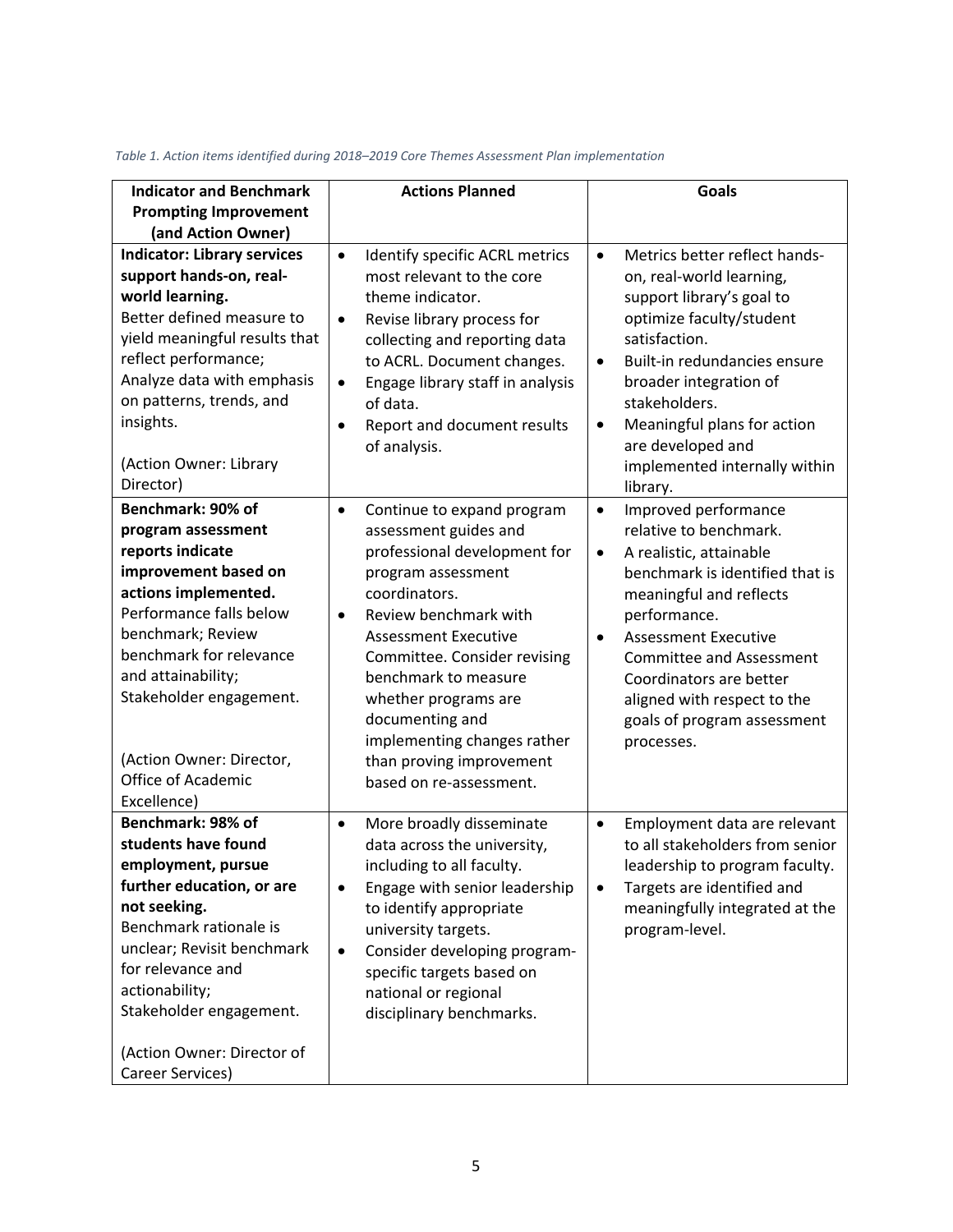| CAS data has changed, no<br>longer supports outcome;<br>$\bullet$<br>Revise measure and<br>benchmark with focus on<br>quality of interactions.<br>(Action Owner: Vice<br><b>President for Student</b><br>Affairs)                                                                                                                                                                            | that are meaningful to<br><b>Student and Enrollment</b><br>Services staff.                                                                                                                                                                                                                                                                              |                                                                                                                                                                                                                                                                                                                                                      |
|----------------------------------------------------------------------------------------------------------------------------------------------------------------------------------------------------------------------------------------------------------------------------------------------------------------------------------------------------------------------------------------------|---------------------------------------------------------------------------------------------------------------------------------------------------------------------------------------------------------------------------------------------------------------------------------------------------------------------------------------------------------|------------------------------------------------------------------------------------------------------------------------------------------------------------------------------------------------------------------------------------------------------------------------------------------------------------------------------------------------------|
| <b>Benchmark: 75% of transfer</b><br>$\bullet$<br>students are retained fall-<br>to-fall. 80% of new<br>freshman are retained fall-<br>$\bullet$<br>to-fall.<br>Better collection,<br>understanding, and<br>dissemination of qualitative<br>data regarding stop-outs;<br>$\bullet$<br>Improve follow-through on<br>action plans.<br>(Action Owner: Associate<br>Vice President for Strategic | Design processes to<br>systematically collect and<br>disseminate qualitative data.<br>Integrate quantitative data<br>with qualitative data to<br>broaden understanding of<br>transfer and first-year student<br>populations.<br>Use communication<br>touchpoints to monitor and<br>support completion of, and<br>reflection on, improvement<br>actions. | Transfer and first-year student<br>$\bullet$<br>populations are better<br>understood.<br>Improvement actions are<br>$\bullet$<br>integrated into the ongoing<br>cycle of data analysis within<br>the Strategic Enrollment<br>Management unit and are<br>used to inform planning,<br>decision making, and<br>allocation of resources and<br>capacity. |

This regular, systematic review of processes and outcomes, objectives, and indicators, ensures that the evidence the university is collecting to assess mission fulfillment and sustainability is relevant and actionable. Next steps include identification of concrete annual deadlines for revisiting each indicator as each is reviewed, with these deadlines timed to align with annual availability of new data. Future work to evolve these nascent processes into formal dashboards and reports is outlined in Part III of this report.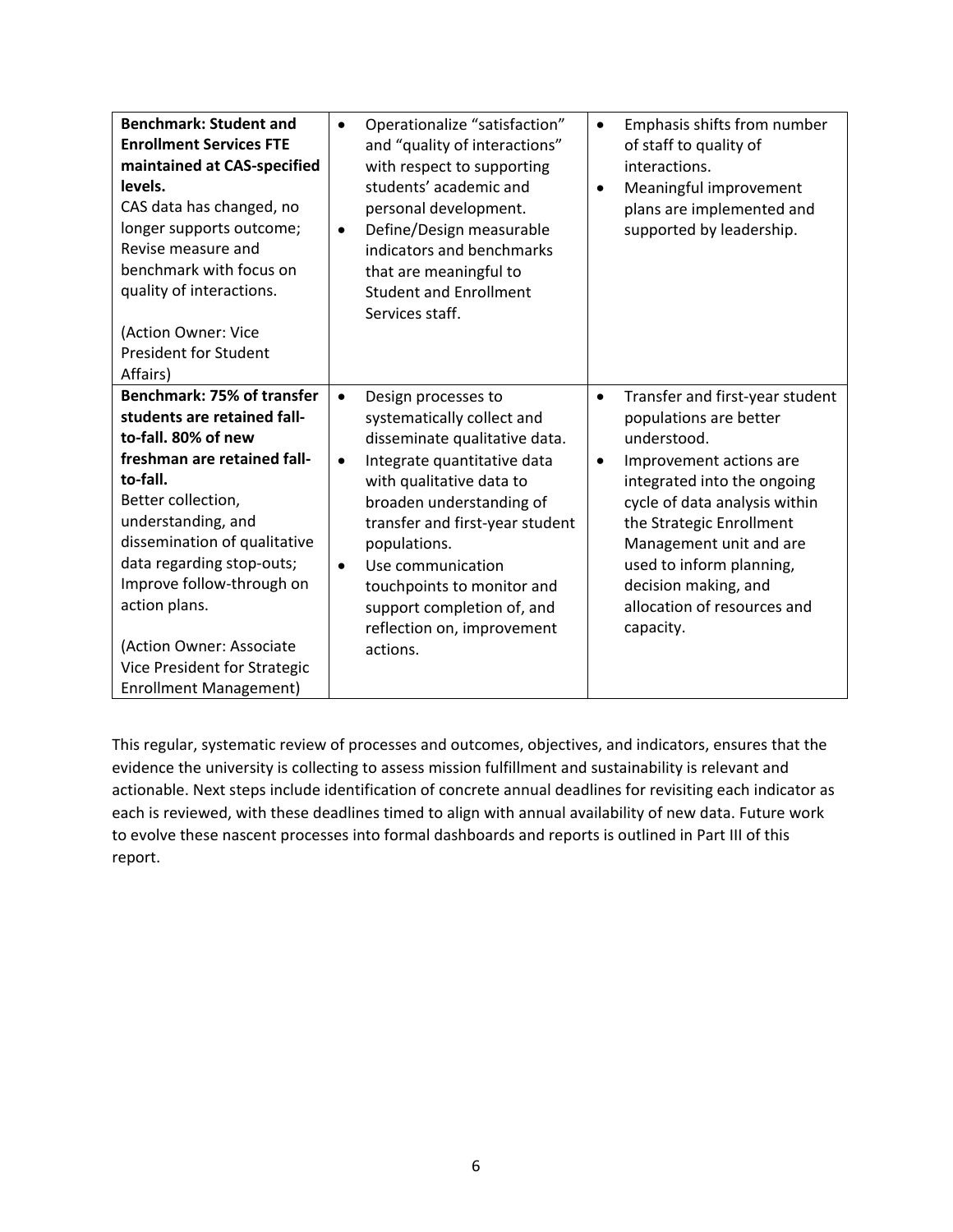# <span id="page-8-0"></span>Part II: Examples of Learning Outcomes Assessment

In contrast with Core Themes assessment, described in the section above, Oregon Tech's engagement with learning outcomes assessment has been broader and more systematic. Early institutional efforts in outcomes assessment began around 2000 and were more thoroughly and formally systematized around 2007. Currently, learning outcomes assessment at Oregon Tech is conducted at two levels:

- academic program level, through assessment of program student learning outcomes (PSLOs)
- institutional level, through assessment of institution-wide essential student learning outcomes (ESLOs) common to all bachelor's degrees.

Since that time, Oregon Tech's processes and culture surrounding learning outcomes have continued to evolve, including refinements implemented since the 2016 NWCCU Peer Evaluation.

In this section, we describe both the context of our programmatic and institution-level learning outcomes assessment processes and provide examples of each of these processes in action, drawn from recent activity at Oregon Tech—for the academic program level, assessment of one programmatic outcome within the Applied Mathematics major; for the institutional learning outcome level, assessment of the Communication outcome.

For each process, we detail how learning outcomes ultimately derive from institutional mission ("From mission to measures"), how we have developed measures for each that are meaningful, actionable, and broadly shared ("Making measures meaningful"), and how each process has resulted in action, both within courses and curriculum and within the assessment process itself ("Closing the loop").

# <span id="page-8-1"></span>Applied Math program: Creation of a Mathematical Structures Course

# <span id="page-8-2"></span>Background: Program Assessment Structures

Every degree program at Oregon Tech identifies a set of learning outcomes (typically three to eight), and assesses those outcomes within that program on a cycle defined by the program faculty (typically three years, but ranging from one to four years). This program assessment cycle includes collection of direct evidence stemming from faculty analysis of student work, and indirect evidence, most often through the Student Exit Survey administered to all graduates during their final term. These both inform a program's determinations on whether and what improvement activities are called for.

Under the guidance of the department chair and program director, program-level assessment work is led and documented by a program assessment coordinator. Each year, academic programs document this work in a program assessment report, which outlines how the program outcomes stem from program and institutional mission, the programs' cycle for outcomes assessment, the approach taken for collecting data on that year's outcomes (including summary statistics), and programs' action plans in response to that data. Where possible and appropriate, this extends to reassessment of outcomes where improvement activity has taken place. Program assessment reports are archived on Oregon Tech's assessment website.

An example of how this process supports program improvements within a particular major (Applied Mathematics) is provided below.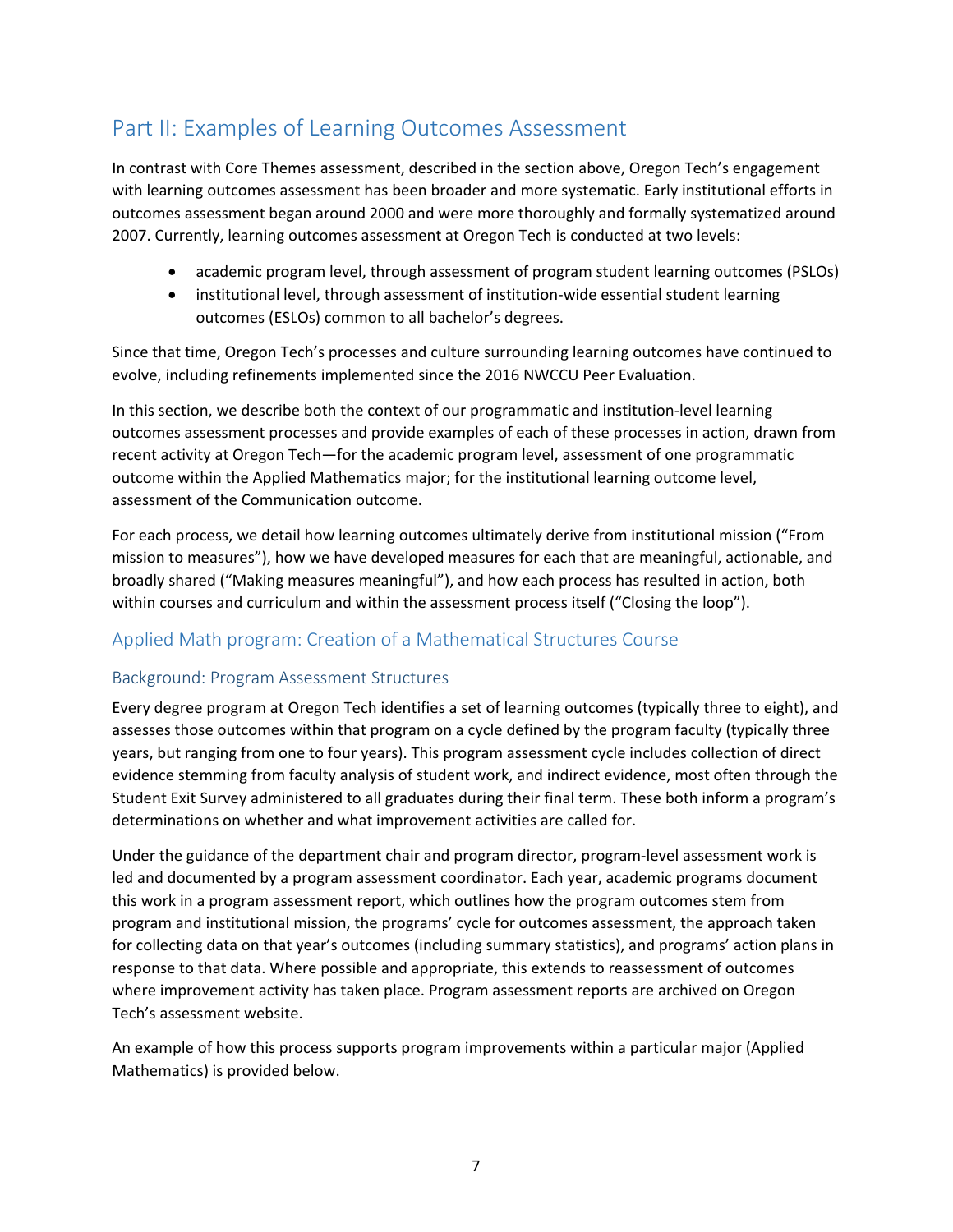# <span id="page-9-0"></span>From Mission to Measures: Applied Mathematics Outcomes and their Origins

Oregon Tech's B.S. in Applied Mathematics was launched in 2006 and currently enrolls approximately 40 majors. Common pathways for graduates from this program include both direct employment in technical fields and as secondary educators, as well as pursuit of graduate work in mathematics.

Oregon Tech's mission to provide industry-relevant programs with workforce-ready graduates is realized, in many cases, with the support of industry advisory boards. These boards advocate externally for a program and advise program faculty on relevant outcomes and emerging market trends. The Applied Mathematics program's industry advisory board, convened at the program's inception, emphasized the importance of courses with strong theoretical grounding (such as Real Analysis) in order to ensure that students were prepared for graduate coursework. This motivated Applied Mathematics PSLO #6, which states that students will demonstrate the ability to "perform abstract mathematical reasoning." Although this outcome may superficially be less relevant for immediate employment postgraduation, the mathematics faculty embrace this outcome as supporting the more broadly transferrable skills of precise critical and analytical thinking and precise mathematical communication.

#### <span id="page-9-1"></span>Making Indicators Meaningful: Repeated Assessment of Applied Mathematics PSLO #6

Applied Mathematics PSLO #6 came up for assessment within the program's usual cycle win the 2014– 2015 academic year, and was assessed during the Winter term of that year. The program faculty specified this outcome with three criteria, centered on construction of several fundamental proofs within Introduction to Real Analysis (MATH 311). Per the usual process, work was collected and scored by the course instructor using a simple rubric developed by the mathematics faculty.

However, given the low number of students (only 2 in the 2014–2015 assessment), the mathematics faculty felt that firm conclusions could not be drawn, and chose to extend assessment of this outcome into the next academic year. The 2015–2016 report documents this reassessment, now with a total of 8 students.

In this report, documentation of departmental discussion is included; for instance, the 2015–2016 program assessment report notes:

*The Winter 2016 instructor for Math 311 (Jim Fischer) feels that students are reluctant to work at learning how to write proofs. There is too much information available online that allows students to avoid thinking about proofs and instead copy proofs or main ideas from internet resources.*

*We decided to bring the discussion to the department during convocation 2016. We will likely request that faculty assess writing mathematics in more courses (such as Math 111, 112, 25X). We are also thinking about adding some introduction to writing proofs to the Math 253 course."*

This documentation indicates that these discussions helped to crystallize and focus departmental reflection, and the repetition of this of this over a period of time helped to expand these conversations to the math department as a whole and contribute to a consensus that action was needed. Improvement activities discussed included both possible modifications to courses, and extensions of assessment activity.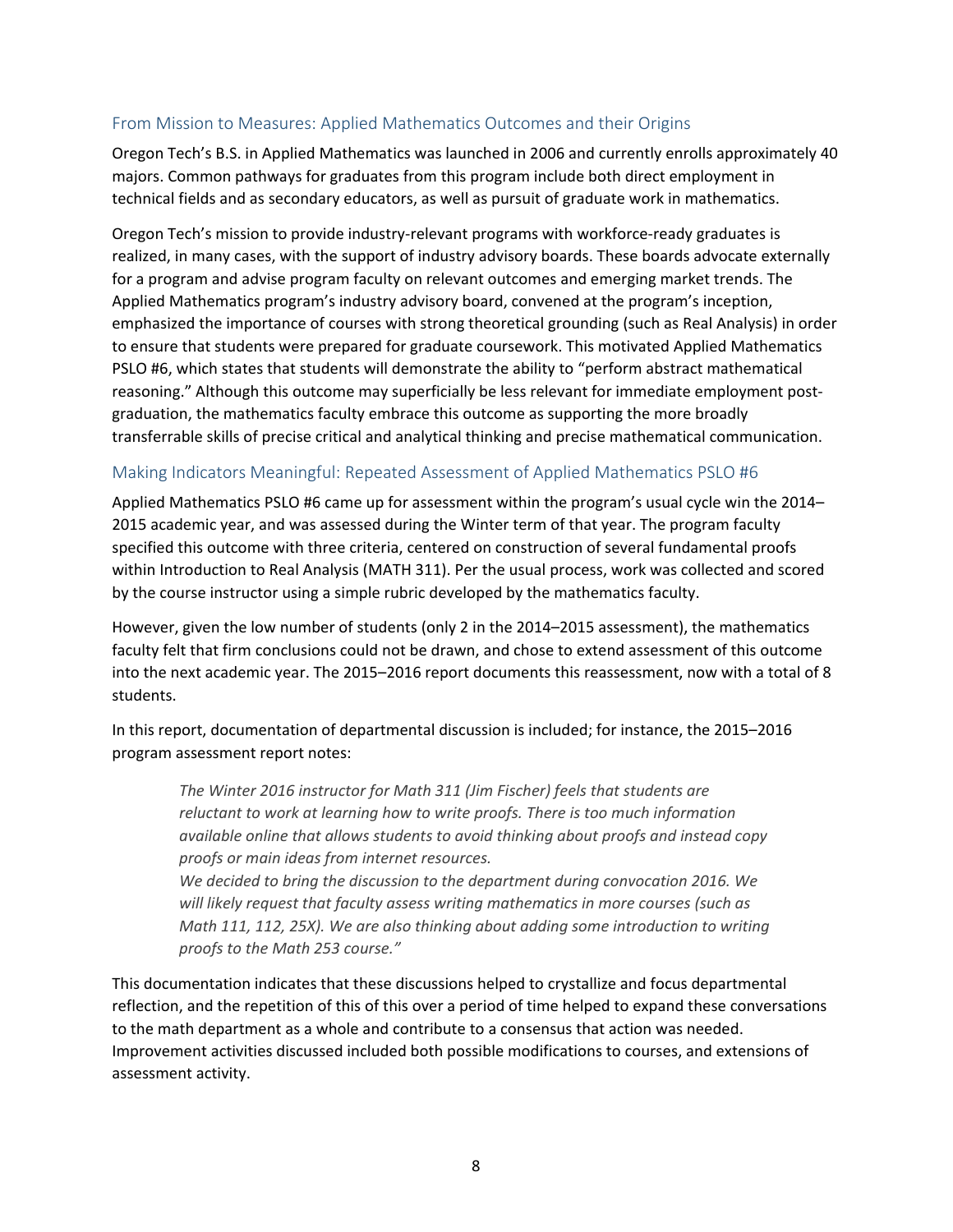The indicators for this outcome, therefore, although simple in structure, proved to be both straightforward to apply consistently across multiple years, and were of sufficient quality and detail to provide a compelling basis for departmental discussion. This work strikes an appropriate balance between practicality, quantity, and meaningfulness for this program's faculty.

The type of data proved to be sufficient and meaningful; however, the quantity of evidence was not yet compelling, even after two years, and assessment was extended into a third year, with parallel methods.

#### <span id="page-10-0"></span>Closing the Loop: Curriculum Revision and a New Course

By the third successive year of assessment, the mathematics faculty noted:

*"The department has been assessing this PSLO for three consecutive years, Winter terms, Math 311 (Instructors Deb, Fischer, Paul). […] We also had general discussion about our opinions on the performance overall concerning abstract reasoning. Our students seem to perform satisfactorily when asked to make a [routine] statement of logic. [...] However, we feel that too many of our students are not able to construct complete proofs. This is despite given many opportunities to practice prior to exams. […] Students stumble with both the syntax as well as making logical connections."*

This reflects evidence of further analysis of students' particular strengths and weaknesses, conducted in a broad-based manner, with the engagement of multiple faculty. As related by the program assessment coordinator, examination of this data occurred during both departmental meetings and smaller group discussions; analysis of this outcome extended beyond mere description of the results and began to unpack possible underlying explanations for students' lower-than-desired performance. After repeated discussion, the 2016–2017 assessment report describes the consensus for action within the Applied Mathematics program:

*"While the prerequisite Math 327 has some learning outcomes related to abstract reasoning, we decided our applied math students need more. We met several times during the 2016–17 year and concluded that a new course needed to be created. We created a new course "Mathematical Structures"; [curriculum committee] submission will occur Fall term 2017."*

Although faculty have indicated that there is a good possibility that the major would have created and incorporated the Mathematical Structures course without formal assessment process, the assessment structures, carried out simply but authentically, yielded broad-based discussion with the program, a consensus for action, and the execution of that action, and continue to provide a framework for the evaluation of this action.

This curriculum change has been approved, and the course was taught as a required element of the Applied Math major for the first time in Fall 2018. Reassessment is currently underway in the MATH 311 course in Winter 2019 and will be documented in the Applied Math program's 2018–2019 program assessment report; however, the instructor for that course has already reported his personal impression that this curriculum change has markedly enhanced students' abilities in this area. He anticipates a high degree of likelihood that the quantitative assessment data will bear this out.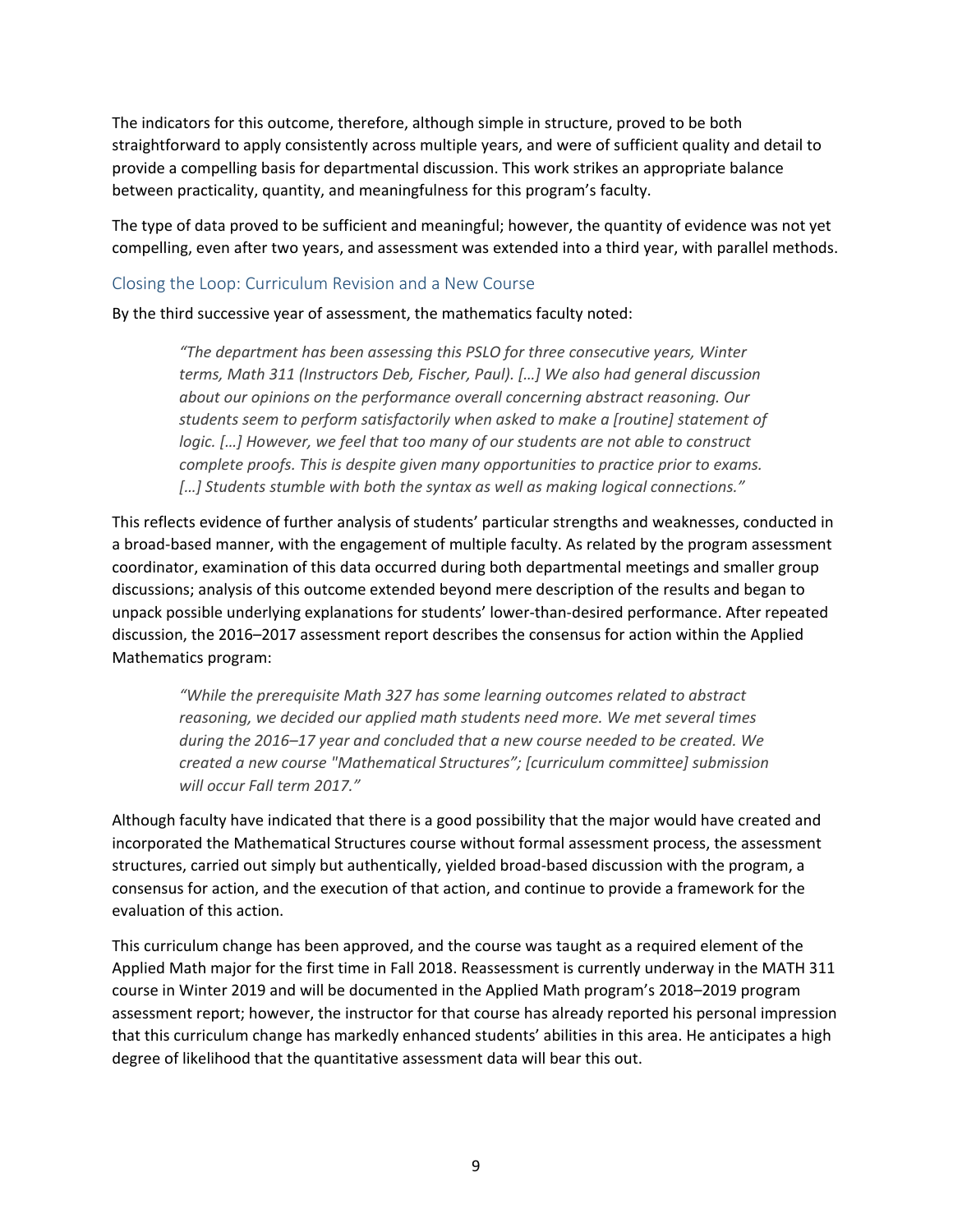# <span id="page-11-0"></span>Communication ESLO: Launch of new structures for institutional outcomes assessment

## <span id="page-11-1"></span>Background: Revision of Institutional Outcomes

Systematic examination of institution-wide learning outcomes began in earnest at Oregon Tech in the early 2000s. The most recent comprehensive revision of institution-level outcomes occurred in 2015, as a byproduct of the comprehensive general education reform process begun in 2013. General education reform processes coalesced around a model specifically structured around key learning outcomes: outcomes that could readily be embedded and advanced both by traditional general education courses and within the context of programs.

Informed by Oregon Tech's mission to produce workforce-ready graduates with in-demand skills, the revision of eight institutional student learning outcomes down to six drew upon internal faculty, alumni, and employer surveys; external resources such as national AAC&U employer surveys; and internal experiences with assessing the previous set of institutional outcomes (outcomes such as "lifelong learning" had proven extraordinarily challenging to assess meaningfully).

Ultimately, the general education reform work coalesced on six outcomes: Communication, Inquiry & Analysis, Teamwork, Ethical Reasoning, Quantitative Literacy, and Diverse Perspectives.

#### <span id="page-11-2"></span>From Mission to Measures: Development of the Communication ESLO and Rubric

During the general education reform process, faculty subcommittees were formed to advance collaborative and broad-based discussion of the outcomes' definitions. During Fall 2014 and Winter 2015, these committees proposed definitions and criteria for each outcome, which were formally adopted in February 2015 as Oregon Tech's new Essential Student Learning Outcomes (ESLOs). In subsequent terms, these committees both proposed general education pathways to support these outcomes (which were used to inform development of the broader general education proposal), but also drafted institutional rubrics for each outcome, which have been employed in subsequent assessment work.

Concurrent with the launch of new ESLOs was the launch of a new six-year ESLO assessment cycle. One of the critiques of the previous assessment processes was that, by focusing on one outcome per year, faculty had to design an assessment strategy, implement it, collect and analyze data, and plan and begin improvement activity within the space of about a year (or, generously, a year and a half) before moving on to the next outcome. With the creation of faculty ESLO committees as bodies of expertise and learning communities invested and knowledgeable about a particular outcome, a more distributed assessment cycle was launched in which the above process was spread out across a longer period of time and structurally involved participation beyond assessment leadership.

The Communication ESLO outcome is one of the first to "fully" go through this cycle (after the "pilot" outcome, Diverse Perspectives, which was also the last outcome to be assessed from the previous ISLO's), and this cycle has both helped to drive institutional change surrounding the communication outcome and informed the further evolution of Oregon Tech's assessment processes.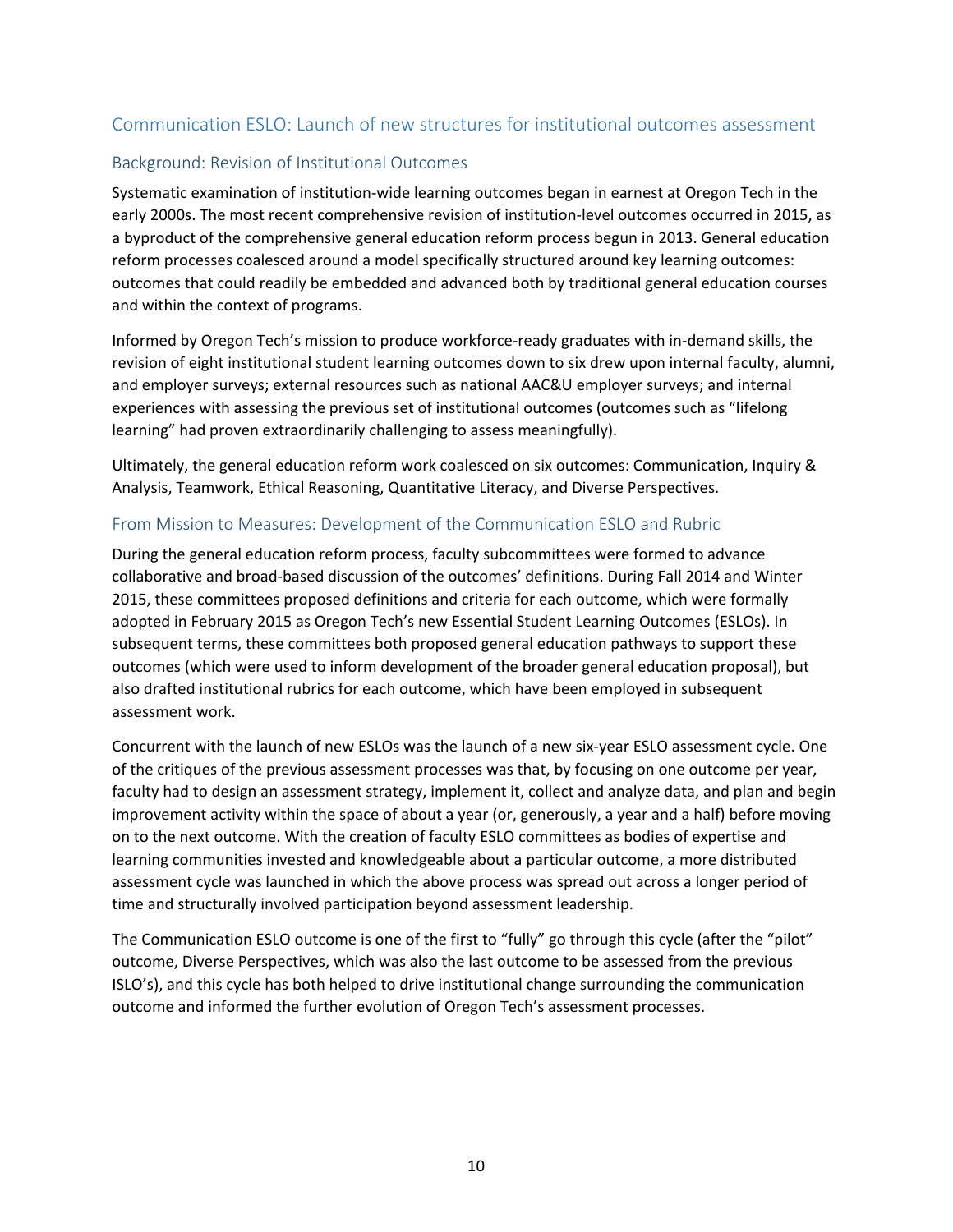*Table 2. ESLO Outcomes Cycle.*

|                               | $2014 - 15$ | $2015 - 16$ | 2016-17 | $2017 - 18$    | $2018 - 19$     | $2019 - 20$    | $2020 - 21$     |
|-------------------------------|-------------|-------------|---------|----------------|-----------------|----------------|-----------------|
| Communication                 |             | Design      | Collect | <b>Analyze</b> | Engage          | Evaluate       | <b>Reflect</b>  |
| <b>Inquiry &amp; Analysis</b> |             |             | Design  | <b>Collect</b> | Analyze         | Engage         | <b>Evaluate</b> |
| <b>Ethical Reasoning</b>      |             |             |         | Design         | Collect         | Analyze        | Engage          |
| <b>Teamwork</b>               |             |             |         |                | Design          | Collect        | Analyze         |
| <b>Quantitative Literacy</b>  |             |             |         |                |                 | Design         | Collect         |
| <b>Diverse Perspectives</b>   | Design      | Collect     | Analyze | Engage         | <b>Evaluate</b> | <b>Reflect</b> | Design          |

The ESLO assessment cycle for Communication began with the "Design" year (2015–2016) academic year), during which the Communication ESLO committee and Assessment Executive Committee developed a protocol to identify both general education courses and upper-division disciplinary courses for assessment of this outcome. This included both general education courses from the Communication department (WRI 122, Argumentative Writing, and WRI227, Technical Report Writing) and disciplinary courses—each bachelor's degree program identified a course in which students produced a significant written work that could be scored using the Communication ESLO rubric. During the "Analyze" year, the faculty responsible for these courses scored their students' work individually and submitted those scores using Oregon Tech's assessment software. The Communication ESLO committee organized training and rubric norming sessions for faculty to familiarize them with the rubric; however, not all faculty who scored student work attended these sessions.

# <span id="page-12-0"></span>Making Indicators Meaningful: Faculty Discussion on Data

In alignment with this new cycle, the Assessment Executive Committee (faculty leadership in academic assessment) and Office of Academic Excellence (staff/administrative support of academic assessment) have re-envisioned the all-faculty session on assessment at Oregon Tech's fall convocation. In previous years, this session had consisted primarily of presentation by assessment leadership on summary data and plans for action; beginning with the "Analyze" year for the Communication ESLO, this session was reconfigured to be participatory for faculty. Under this new structure, data was not interpreted for faculty, but provided to them, and faculty were paired in interdisciplinary tables and asked to make meaning of it—to identify key trends, to posit explanations for the origins of those trends, and to identify practices that might help improve both how they are supported in the curriculum and how they are assessed.

One of the key insights gained from the collaborative discussion of Communication ESLO data was that faculty had little confidence that data scored in isolation by individual faculty was reliable, and that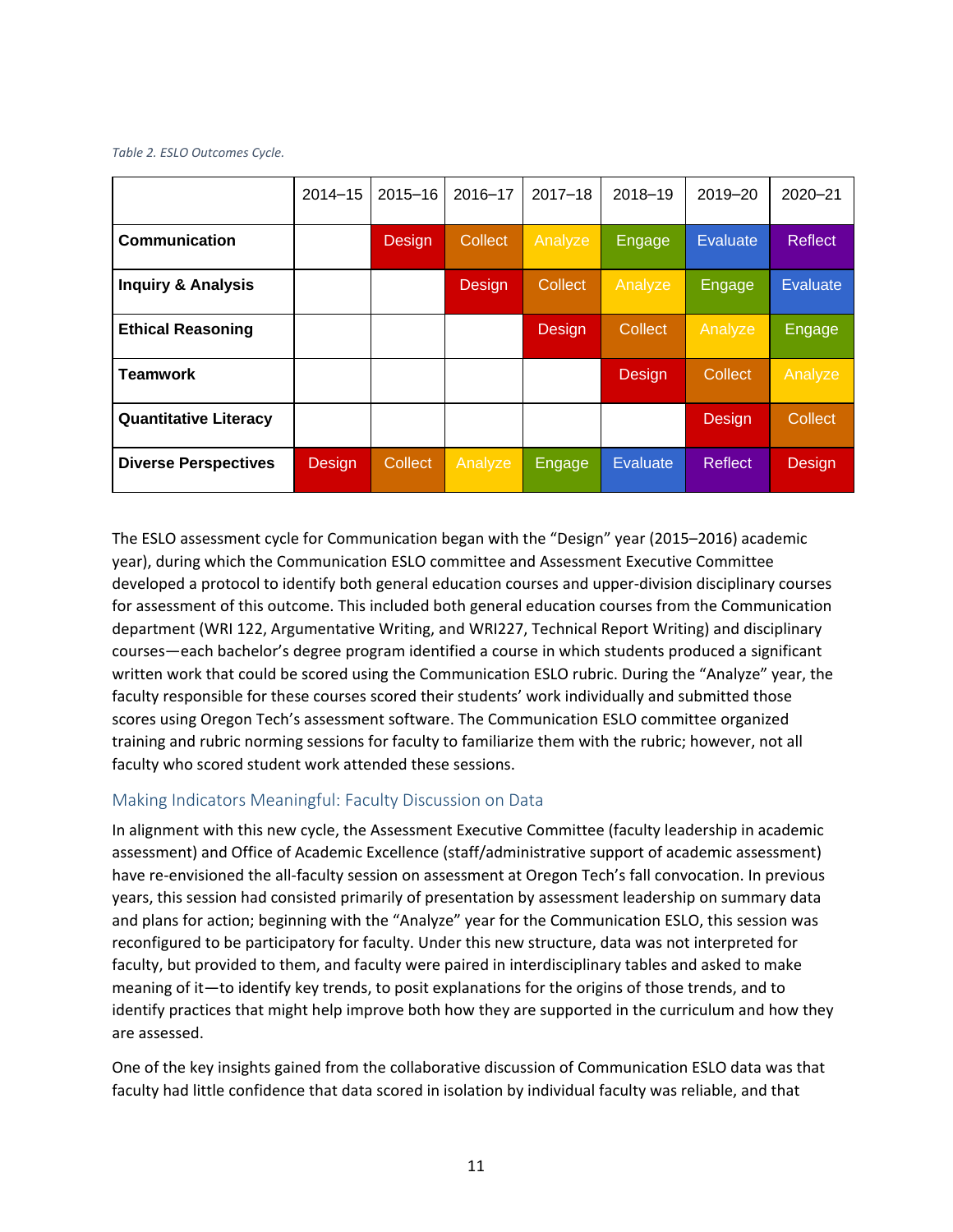unreliable data is a poor foundation for action. NWCCU's assessment rubrics, placing an increased emphasis on inter-rater reliability of scores, came to Oregon Tech at the same time and reinforced this theme for our assessment leadership.

The "Design" year for the Ethical Reasoning ESLO was able to react to this insight by putting into place a new structure for faculty scoring of work. Drawing upon best practices from other institutions and NWCCU rubrics, the Assessment Executive Committee and Ethical Reasoning ESLO committee have structured scoring of student work within Assessment Days, the first of which have been held during the Winter 2019 term. At these events, faculty from diverse departments come together to both receive norming training on the rubric and to score work together.

Although this will result in less work in total being scored, we anticipate that the scores themselves will be more valid measure for performance. Even more importantly, we will have fostered cross-disciplinary discussions between faculty surrounding the outcome, the assignments in which is manifested, and the pedagogical approaches that support it. These discussions themselves (from which we are recording reflections) will help generate both ideas for future action, create a broader, participatory understanding of the outcome, and build buy-in for eventual improvement activities in later years of the cycle.

# <span id="page-13-0"></span>Closing The Loop: Improving both Processes and Courses

The disparity in scores between the sophomore-level technical communication course and both the foundational writing courses and the junior-level disciplinary courses revealed a clear difference in perspective taken by these differing groups of faculty.

Concurrent with this work, the technical communication group, having recently experienced significant faculty turnover, has eagerly entered into discussion about revision of existing technical communication courses and development of new, more discipline-specific technical communication courses (e.g. Writing for the Health Professions, Science Writing, etc.). The Communication ESLO committee, in collaboration with the technical communication group, has begun to engage in deliberate conversations with departments regarding faculty's expectations surrounding technical communication, in order to inform the development of these courses.

This process of moving from data to action has revealed ways in which the assessment process can be better structured to prompt action. During the "Analyze" year for the Communication ESLO outcome, analysis of reflections and planning for action took place primarily only within the Assessment Executive Committee. This has led to difficulty in developing agreement on how to move forward with engaging faculty in improvement actions; this year, reflection on feedback from convocation (on the Inquiry & Analysis ESLO outcome) is being more deliberately shared with and analyzed by the Inquiry & Analysis ESLO committee and with the Commission on College Teaching (which supports faculty development) in order to foster broader buy-in for a plan of action. Next steps in evolving this process will involve greater engagement with academic leadership (Deans, etc.) to make decision-makers with the authority to allocate resources to address issues of broader and cross-cutting concern.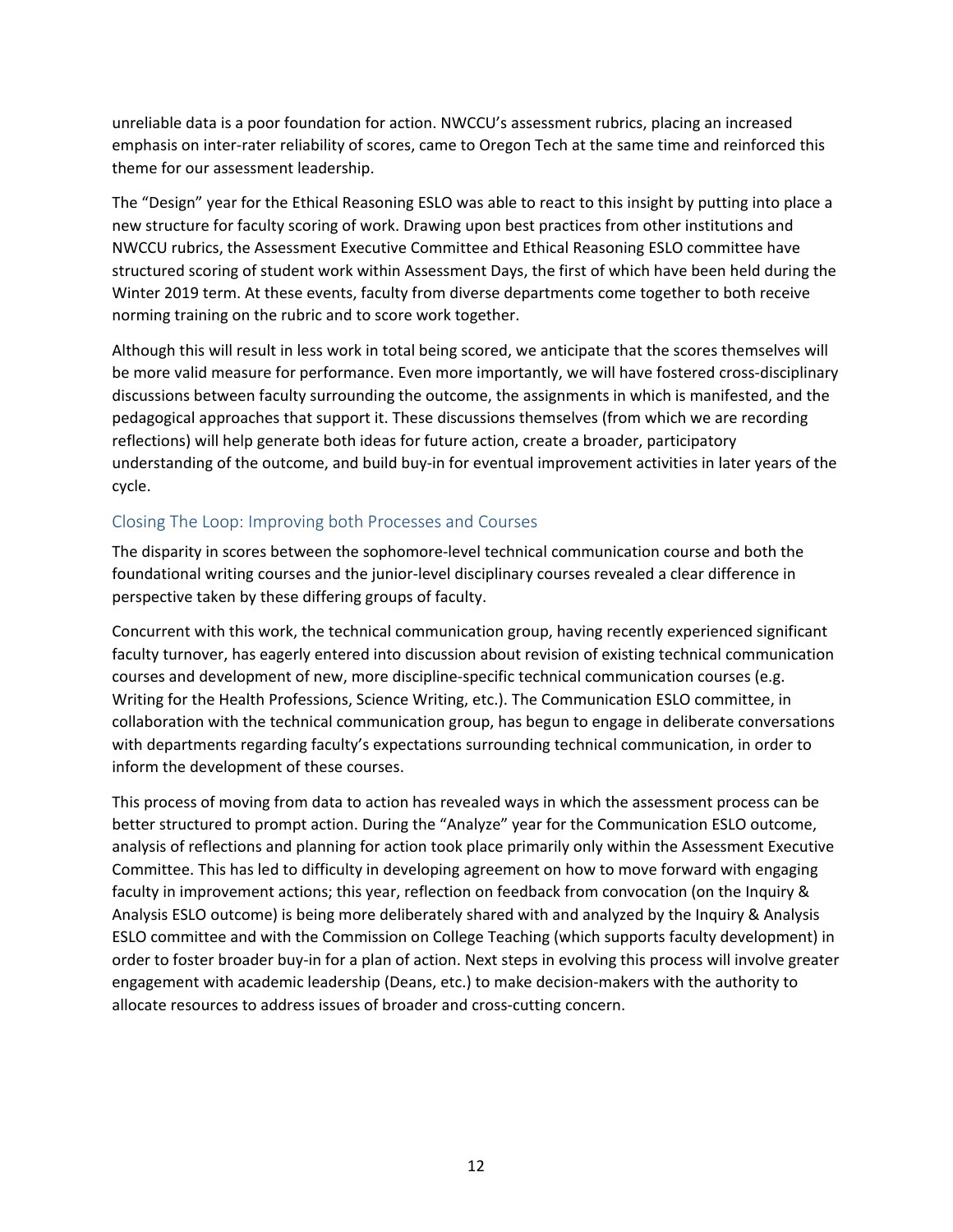# <span id="page-14-0"></span>Part III: Next Steps for Assessment and Institutional Effectiveness

As noted in previous sections, Oregon Tech is in a time of transition regarding our assessment and institutional effectiveness processes. We recognize a number of next steps that are needed to further these efforts in preparation for our Year Seven report, but, most importantly, to ensure that Oregon Tech meets its obligations to its students and to the taxpaying public. Below, we outline the broad steps that Oregon Tech will need to undertake in particular over the remainder of this academic year, as we move into the 2019-2020 year under the leadership of Oregon Tech's next provost, and on an ongoing basis over the next several years as we move towards sustainable structures for continuous improvement and institutional effectiveness.

# <span id="page-14-1"></span>Next Steps for Institutional Effectiveness Assessment

Oregon Tech's activity to date to launch our Core Themes Assessment Plan over the current academic year is largely documented in Part I of this report. This work is well-timed in the current institutional landscape: we have identified a number of opportunities to align Core Themes Assessment activity with other efforts, including a university strategic planning process that is currently getting underway, responses to emphases within the new NWCCU standards, etc. This work is still beginning for us as institution; many of the items below relate to formalization of processes for Core Themes Assessment.

#### <span id="page-14-2"></span>Responsibility and Leadership

- Formalize the Accreditation Steering Committee (ASC) as a standing university Institutional Effectiveness Committee rather than an *ad hoc* group, with administrative membership linked to institutional positions, and with faculty and staff inclusion.
	- Responsibility: Provost/ALO (with input from President and Executive Staff)
	- Timeline: Summer 2019, alongside annual committee appointment cycle, or earlier.
- Clearly assign day-to-day ownership and operation of the Core Themes Assessment Plan to an Accreditation Lead with both the background and bandwidth to lead this work out effectively, whether that person is the formal ALO or not. Define formal linkages with Office of Academic Excellence, Office of Institutional Research, and strategic plan implementation, and update job descriptions as needed. Identify whether (and on what timeline) Oregon Tech may proceed with a possible hire of Assistant/Associate Provost for Institutional Effectiveness, for which a position description has already been developed.
	- Responsibility: ALO/Provost
	- Timeline: Spring–Summer 2019. Revisit Assistant/Associate Provost for Institutional Effectiveness with new Provost coming on board Fall 2019.
- Support professional development in institutional effectiveness for key leadership (Provost, Associate Provost, Institutional Research, Academic Excellence). Possible conferences/trainings to which Oregon Tech could send teams include the Higher Education Data Sharing (HEDS) Annual Conference, particularly to begin to develop measures which are aligned with those of other institutions, per draft NWCCU guidelines; Association for Institutional Research (AIR) courses, Network for Change and Continuous Improvement (NCCI) workshops, etc. This work can also be supplemented by in-person visits to peer institutions to learn from best practices.
	- Responsibility: ALO/Provost, members of Accreditation Steering Committee
	- Timeline: Beginning Summer 2019.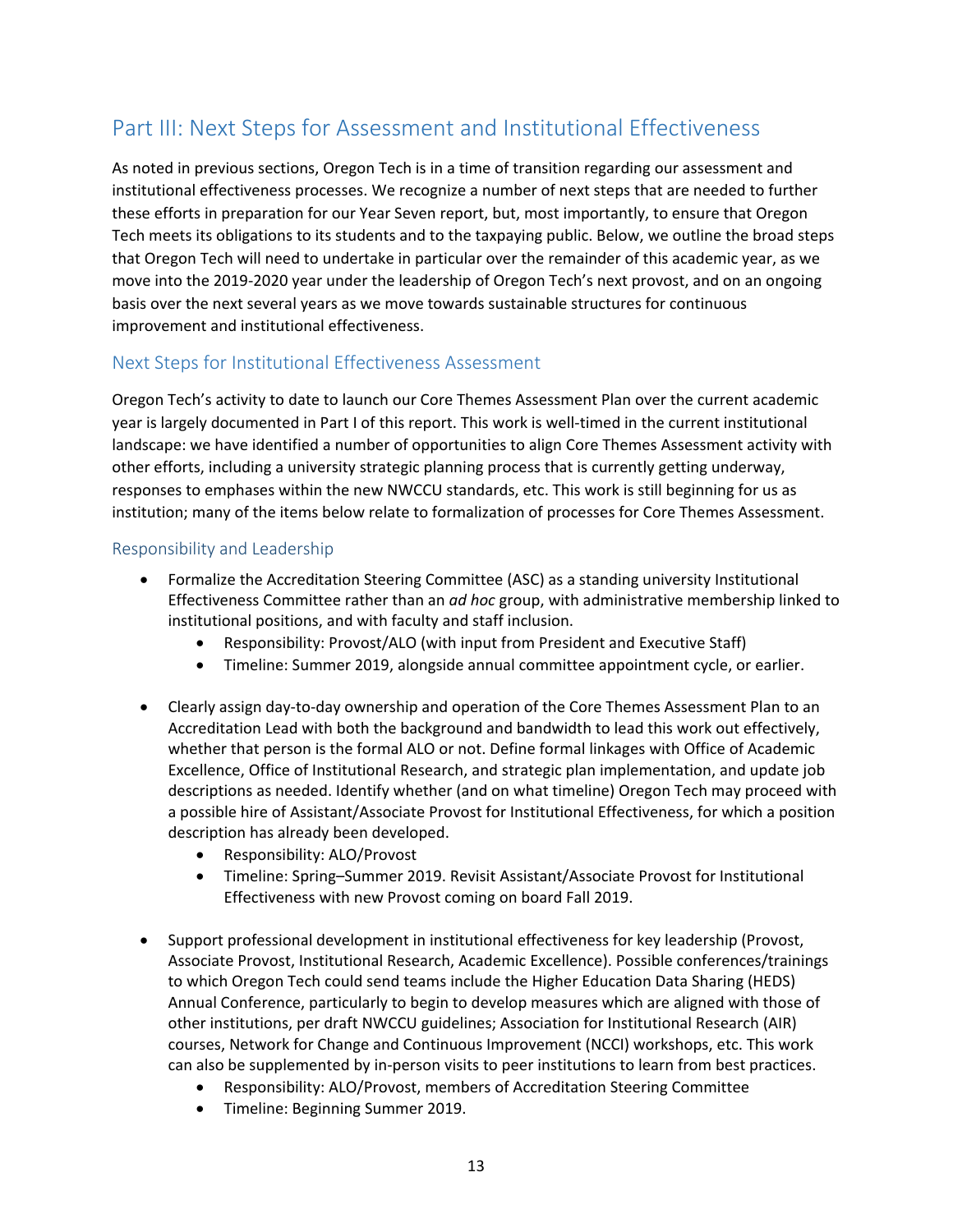# <span id="page-15-0"></span>Execute Plan and Engage Stakeholders

Over the coming months, the initial review of Core Themes indicators will provide substantial reflection on the quality and usefulness of these indicators, as well as prompting action and broader conversation surrounding the following:

- Accreditation Steering Committee, with input and engagement from across the university, must complete initial review of indicators under Core Themes Assessment Plan and report to Executive Staff/Board of Trustees for the first time, meeting at minimum monthly and more often as needed. Offer initial input on possible changes to indicators, with an awareness that the continued evolution of indicators will be informed by strategic planning efforts and new NWCCU standards (see next section).
	- Responsibility: ALO & Accreditation Steering Committee, with engagement from units connected with Core Theme Indicators. Timeline: Spring–Summer 2019, for possible presentation at July 25–26 Board Retreat.
- Develop a robust information tracking and communication system with dashboard for the Core Themes Assessment Plan, with a website and regular expectations for reporting to Executive Staff, President, and Board of Trustees.
	- Responsibility: ALO, Institutional Research, Accreditation Steering Committee
	- Timeline: Spring–Summer 2019, for rollout at Board Retreat in July.
- Broaden awareness and engagement with Core Themes Assessment Plan. Report out and solicit input from faculty/staff at Fall 2019 convocation, students in Fall 2019, in alignment with strategic planning efforts. Gather institution-wide feedback on validity and meaningfulness of indicators, and, where performance falls below benchmarks, institution-wide input on and suggestions of potential actions.
	- Responsibility: ALO, Accreditation Steering Committee, Strategic Planning leadership
	- Timeline: Fall 2019

# <span id="page-15-1"></span>Revision of Core Theme Indicators

This initial review of indicators should provide substantial information that can be fed into the strategic planning process. However, this information flow will not be one way. We intend to use the broadlyengaged strategic planning process as a major tool to widen discussion across all stakeholders about appropriate measures. We seek to develop institution-wide buy-in for new indicators as authentic and widely valued measures of institutional performance, likely reduced in number substantially from Oregon Tech's current 27 Core Themes Indicators.

- Provide information on initial review of indicators as input to strategic planning process. Review Core Themes Indicators in light of institutional priorities identified in a broadly participatory strategic planning process.
	- Responsibility: Accreditation Steering Committee, Strategic Planning leadership
	- Timeline: Alongside Strategic Planning process, beginning Spring 2019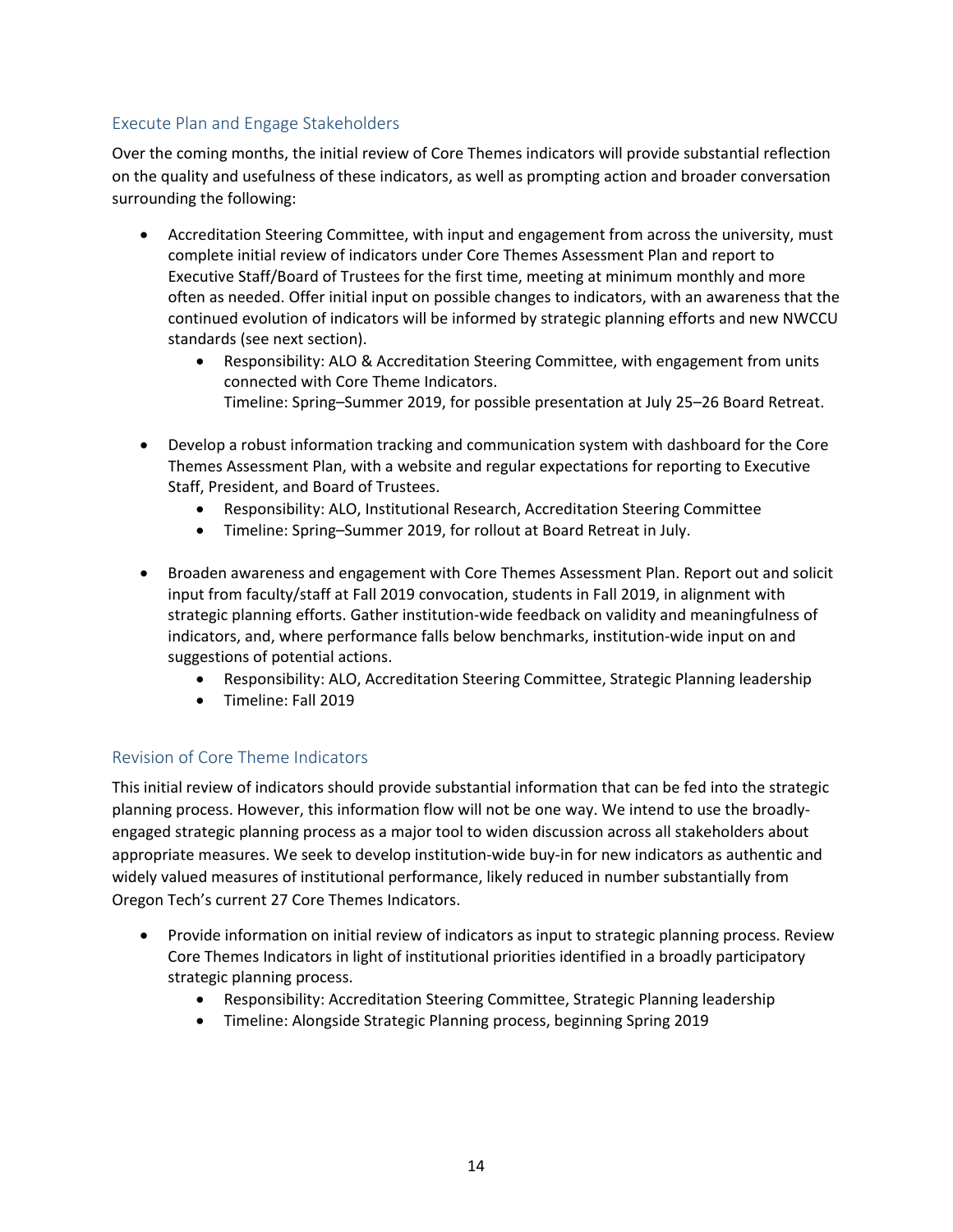- Review Core Themes indicators specifically in light of new NWCCU standards, particularly NWCCU's increased emphasis on measures of student achievement. Ensure alignment of indicators with indicators from peer institutions, per new NWCCU draft standards. Consider devolving some Core Themes indicators to unit-level assessment processes, and/or introducing new indicators relevant to student achievement.
	- Responsibility: Accreditation Steering Committee, ALO
	- Timeline: Fall 2019 and afterwards, after new NWCCU standards are officially approved
- Carry out Core Themes Assessment process with revised indicators on the timelines for each indicator identified during the 2018–2019 initial review. Explicitly compare indicators for which actions have been identified to evaluate whether action, if it occurred, has resulted in improvement.
	- Responsibility: Accreditation Steering Committee, ALO
	- Timeline: 2019–2020 academic year

#### <span id="page-16-0"></span>Integration into Institution-Level Decision-Making Processes

As we have begun to document in Table 1 within Part 1, the mere process of examining indicators systematically has begun to help prompt action informally, through bending the activities of units and individuals. However, the processes will be most meaningful and authentically valued if they are linked to Oregon Tech's ongoing and formal systems for decision making and resource allocation.

- Revise Core Themes Assessment Plan to be fully integrated with rollout and execution of university strategic plan (and eventual academic strategic planning efforts).
	- Responsibility: Senior Staff, Strategic Planning leadership
	- Timeline: Alongside Strategic Planning process, beginning Spring 2019
- Formally integrate responding to Core Theme indicators as an element of institutional budget builds. As described in Oregon Tech's *ad hoc* report responding to the Year Seven Peer Evaluation, new budgeting processes implemented by the Finance & Administration unit have included explicit elements where the allocation of funds was specifically targeted towards execution of strategic initiatives identified in the Board-approved Presidential Short-Term Action Plan. As this short-term plan approaches its conclusion, Oregon Tech will replace reference to the short-term plan in this process with reference to the Core Themes indicators.
	- Responsibility: Accreditation Steering Committee, VP for Finance and Administration
	- Timeline: Fall 2019, for 2020–2021 budget build (which occurs in Winter 2020).

#### <span id="page-16-1"></span>Integration into Lower-Level Decision-Making Processes

Once Oregon Tech has reached a point of confidence in major institutional indicators, particularly those associated with student achievement, we will need to extend these indicators to enable prioritization of resources and action at the program and department level. While some indicators may have institutionlevel actions, many may also help drive additional or complementary program-specific actions: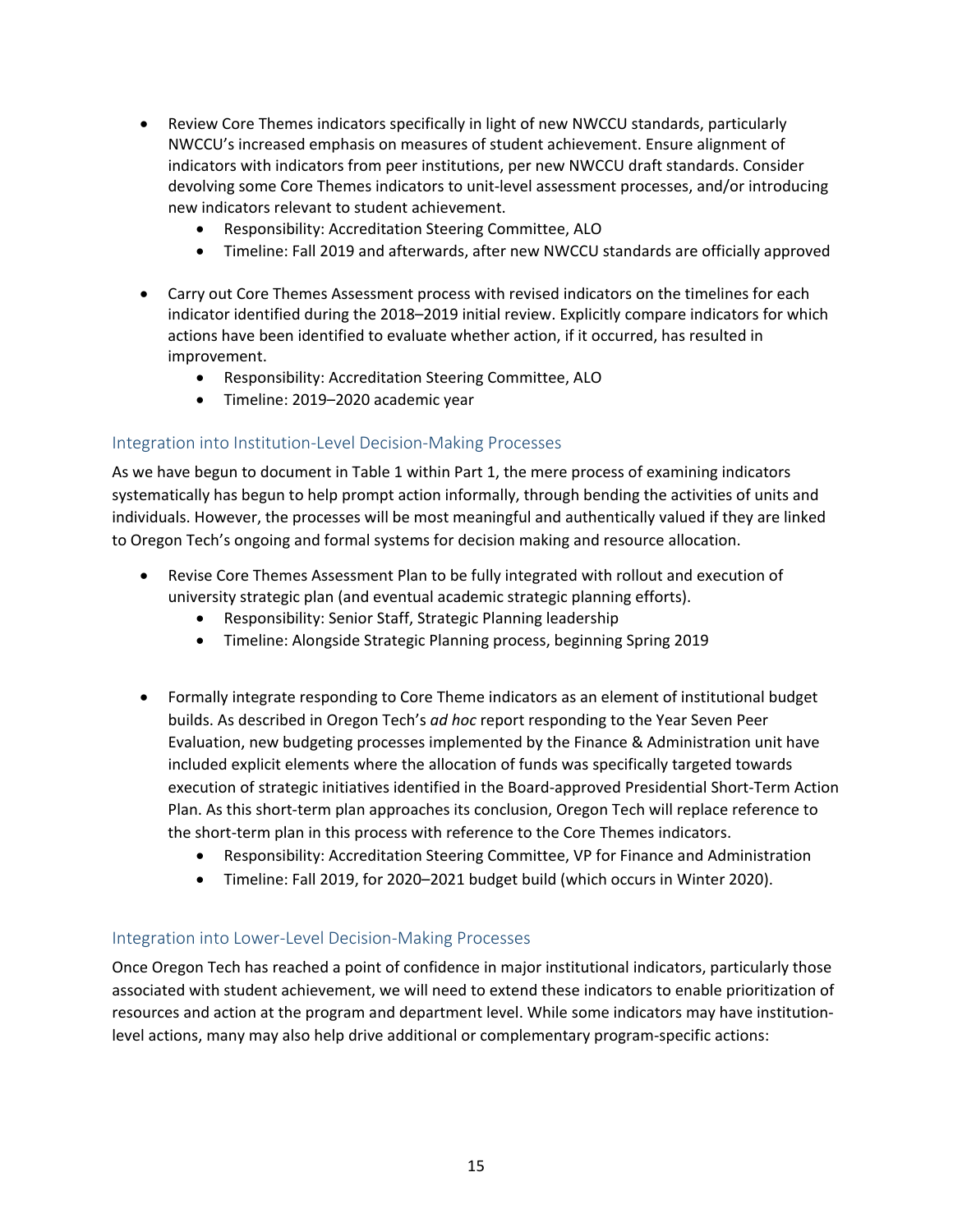- Development of department-level indicators (stemming from Core Themes Indicators), and integration into departmental assessment and/or program review processes. Creation of dashboards to facilitate easy and broad access to departmental indicator data. Development of processes to ensure that improvement actions are identified and implemented, where needed.
	- Responsibility: Accreditation Steering Committee, Provost's Leadership Team, Academic Council (department chairs), Institutional Research
	- Timeline: 2020–2021 academic year
- Build reference to addressing departmental indicators as an integral and highly-weighted element of departmental requests, particularly budget builds, position requests, and equipment requests (for which existing processes already exist).
	- Responsibility: Provost, VP for Finance and Administration, etc.
	- Timeline: Likely rollout in 2020–2021 processes, beginning with incorporation in academic position prioritization in Spring 2019, and equipment request processes in Fall/Winter 2020

# <span id="page-17-0"></span>Next Steps for Other Assessment Processes

Beyond the large-scale work needed to reach a point of a meaningful, broadly-engaged, and effective Core Themes Assessment Plan that informs institutional decision-making, Oregon Tech recognizes continuing improvements needed in assessment processes at other levels, including learning outcomes assessment, academic program review, and unit-level assessment.

#### <span id="page-17-1"></span>Further Improvements in Learning Outcomes Assessment

- Continuation and refinement of program assessment, primarily through program assessment report review processes that emphasize broad discussion of assessment results amongst program faculty and concrete plans for action and reassessment, as well as improved feedback to academic programs on how they can improve their own assessment activity (see *Ad Hoc* report response to Recommendation 4 for more detail). Strengthening connections and reporting to senior academic leadership (Deans, Provost, etc.)
	- Responsibility: Office of Academic Excellence, Assessment Executive Committee, Provost's Leadership Team
	- Timeline: Ongoing, into 2019–2020 academic year
- <span id="page-17-2"></span>• Continuous improvement of ESLO assessment processes, with emphasis on within six-year ESLO cycle (see Part II above, and *Ad Hoc* report responses to Recommendation 3 and 4 for more detail) and ensuring continuity of activity between the various groups connected with the sixyear cycle (ESLO committees, Commission on College Teaching, etc.) and strengthening connections to academic leadership (Deans, Provost, etc.)
	- Responsibility: Office of Academic Excellence, Assessment Executive Committee, Provost's Leadership Team
	- Timeline: Ongoing, into 2019–2020 academic year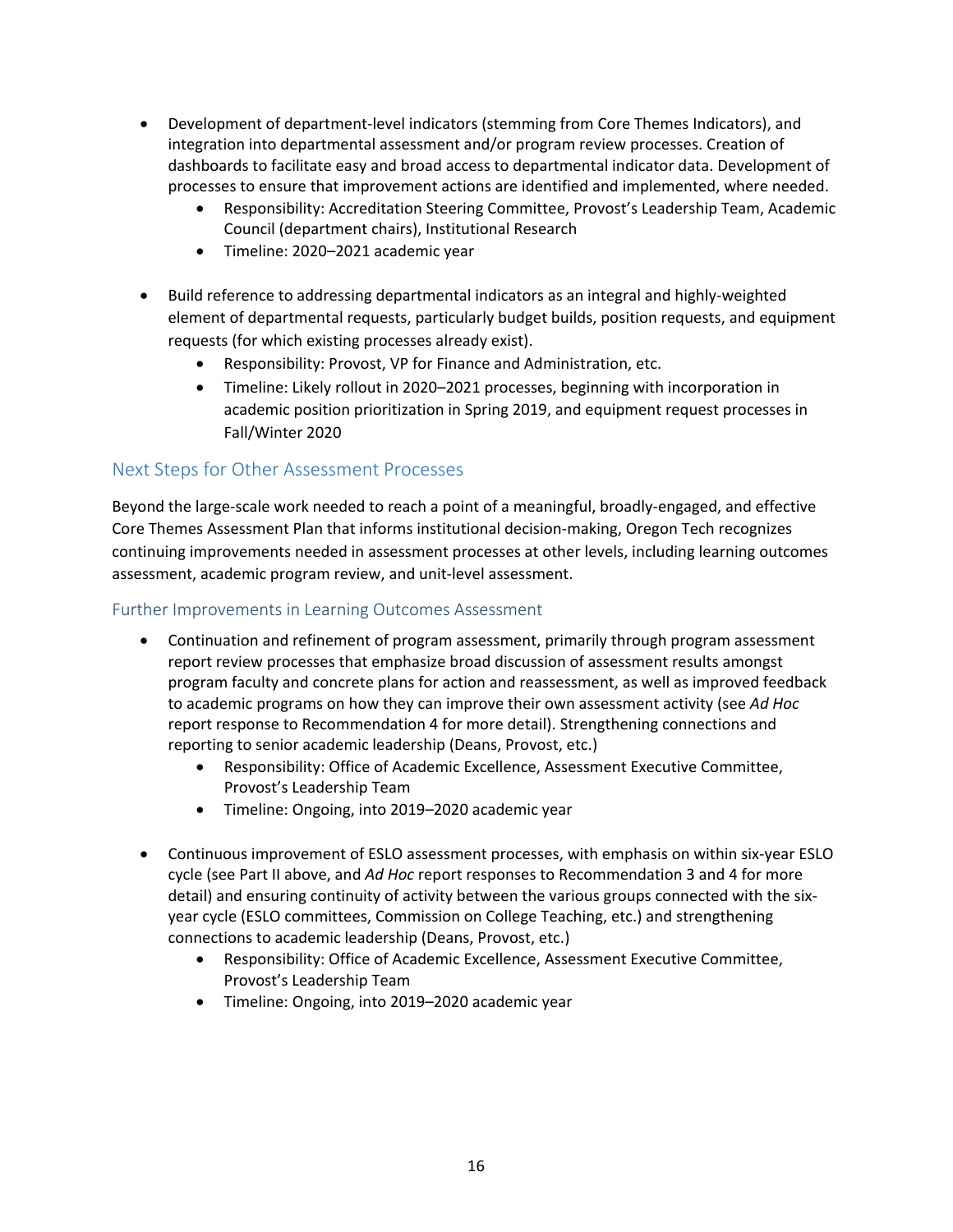### Further Improvements in Unit/Program-Level Assessment

Alongside and following further development and execution of the Core Themes Assessment Plan, willingness exists to extend formal assessment activity to the unit level. Such work has begun in places, but has not been highly formalized. However, rather than merely proliferating assessment processes, extension of assessment activity into new areas should be done in a way that originates from wellfunctioning high-level practices. Further movement in this direction should be done thoughtfully and deliberately, should be informed by best practices external to Oregon Tech, and, most importantly, should align with and not interfere with meaningful implementation of the Core Themes Assessment Plan.

- Academic program review. During the 2018–2019 academic year, a program review process has been drafted by academic leadership (described in more detail in Oregon Tech's *Ad Hoc* Report responses to Recommendation 3). This process stands ready to be refined and rolled out in alignment with academic master planning, Core Themes Assessment, and existing academic assessment processes.
	- o Responsibility: Provost, Provost's Leadership Team Timeline: TBD, driven by new Provost
- Student affairs/student services assessment. As described in Oregon Tech's *Ad Hoc* Report responses to Recommendation 3, Student Affairs units already engage in some assessment activities. Student affairs leadership is currently participating in professional development activities relating to assessment best practices in student affairs in preparation for possible increased formalization of assessment work in these areas.
	- o Responsibility: VP for Student Affairs/AVP for Strategic Enrollment Management
	- o Timeline: TBD, driven by relevant VP/AVP
- Administrative unit assessment. Similarly, administrative units housed under the Vice President for Finance (Information Technology Services, Facilities, etc.) currently engage in internal assessment activities, including benchmarking to peers and periodic dashboard reporting which can be further strengthened and formalized along similar lines to student affairs/student services assessment.
	- o Responsibility: VP for Finance and Administration
	- o Timeline: TBD, driven by relevant VP/AVP

# <span id="page-18-0"></span>Conclusion

Although the next steps ahead for Oregon Tech are substantial, we believe we are on solid footing with leadership that articulates the values of data-driven decision-making in support of student success, and now with the emergence and improvement of institutional structures that will help us realize this goal. With this work as a priority for new leadership, a new institutional strategic planning process, and NWCCU's new standards all emerging simultaneously, we anticipate that the coming years will be ones of rapid growth for Oregon Tech in structures that drive institutional effectiveness, support robust processes for making and communicating decisions within a shared governance structure, raise our institutional profile, and, most importantly, drive our students' successes to even greater heights.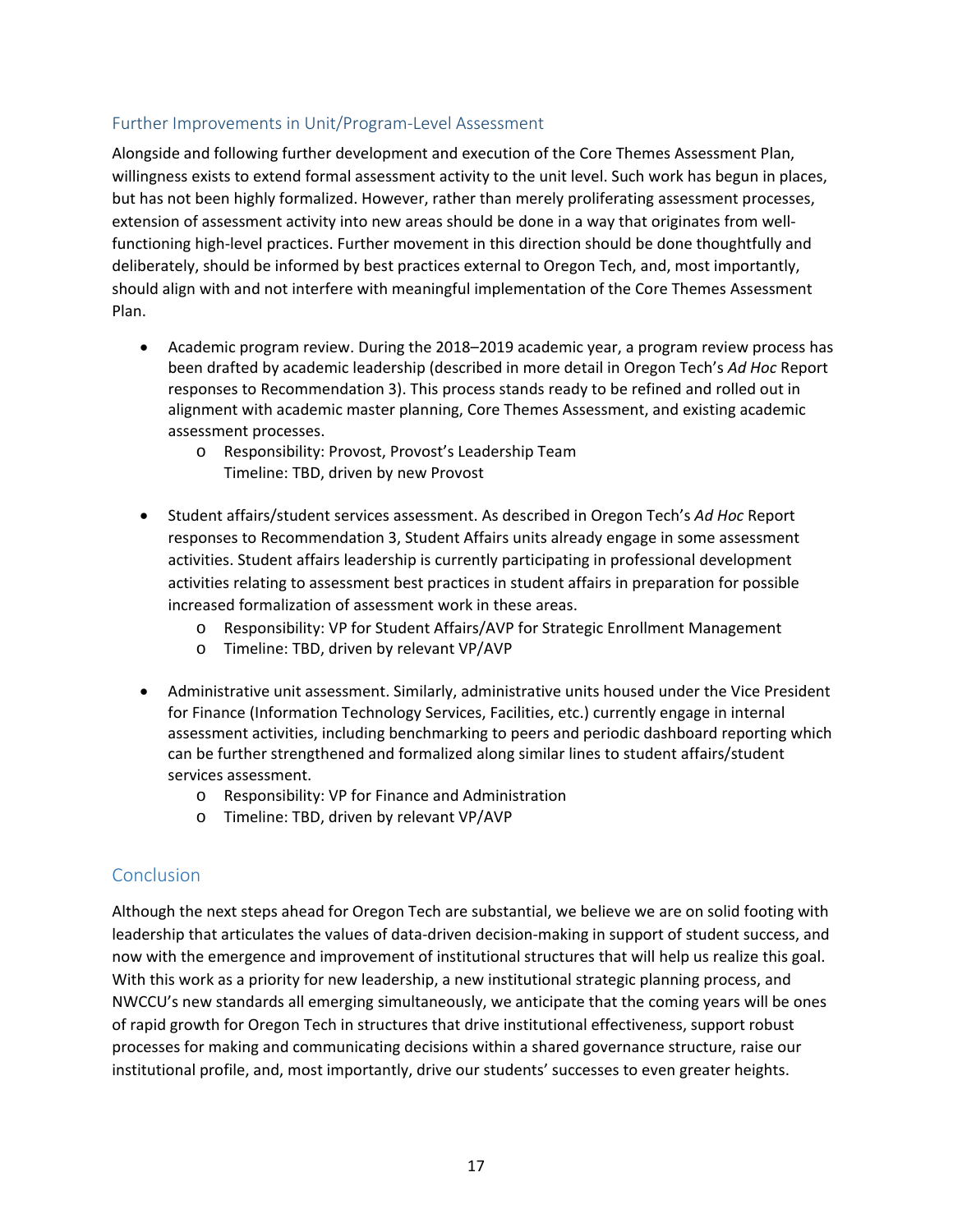# Appendix A: Core Themes Assessment Plan

#### <span id="page-19-0"></span>*Development of Core Themes to Indicators*

Oregon Tech's Core Themes are instantiated and developed into measurable performance indicators through the following hierarchical structure:

- **Core Theme:** Each core theme identifies a mission-critical and defining element of Oregon Tech's activity and identity.
- **Objective:** Each core theme is specified by one or more objectives, specifying broad ways in which that core theme is advanced.
- **Outcome:** Each objective is further specified by one or more outcomes, specifying behaviors or activities that manifest achievement of that objective.
- **Indicator:** Each outcome is tied to one or more **quantifiable** measures of behavior.
- **Measure:** Each indicator has one of more or reliable and persistent sources of quantitative data.
- **Benchmark:** Each measure has a single benchmark; this describes the performance level sought by the university.

On July 9, 2015, the Oregon Tech Board of Trustees adopted Oregon Tech's Mission Statement and Core Themes, per Oregon Revised Statute 352.089(2). Upon adoption of the Mission Statement and Core Themes, the NWCCU Accreditation Steering Committee was charged with identifying Core Themes objectives, outcomes, indicators, measures, and benchmarks, as defined above. The committee began their work by adopting the below guiding principles based on NWCCU guidelines:

- "Structure, resources, and programs support and result in substantial accomplishment of the Institution's stated purpose."
- "Meaningful, assessable, and verifiable indicators of achievement form the basis for evaluating accomplishment of the objectives of its core themes."

This plan outlines a systematic process for collection and use of the data pointed to in this plan and for continuous improvement of the set of indicators and process itself.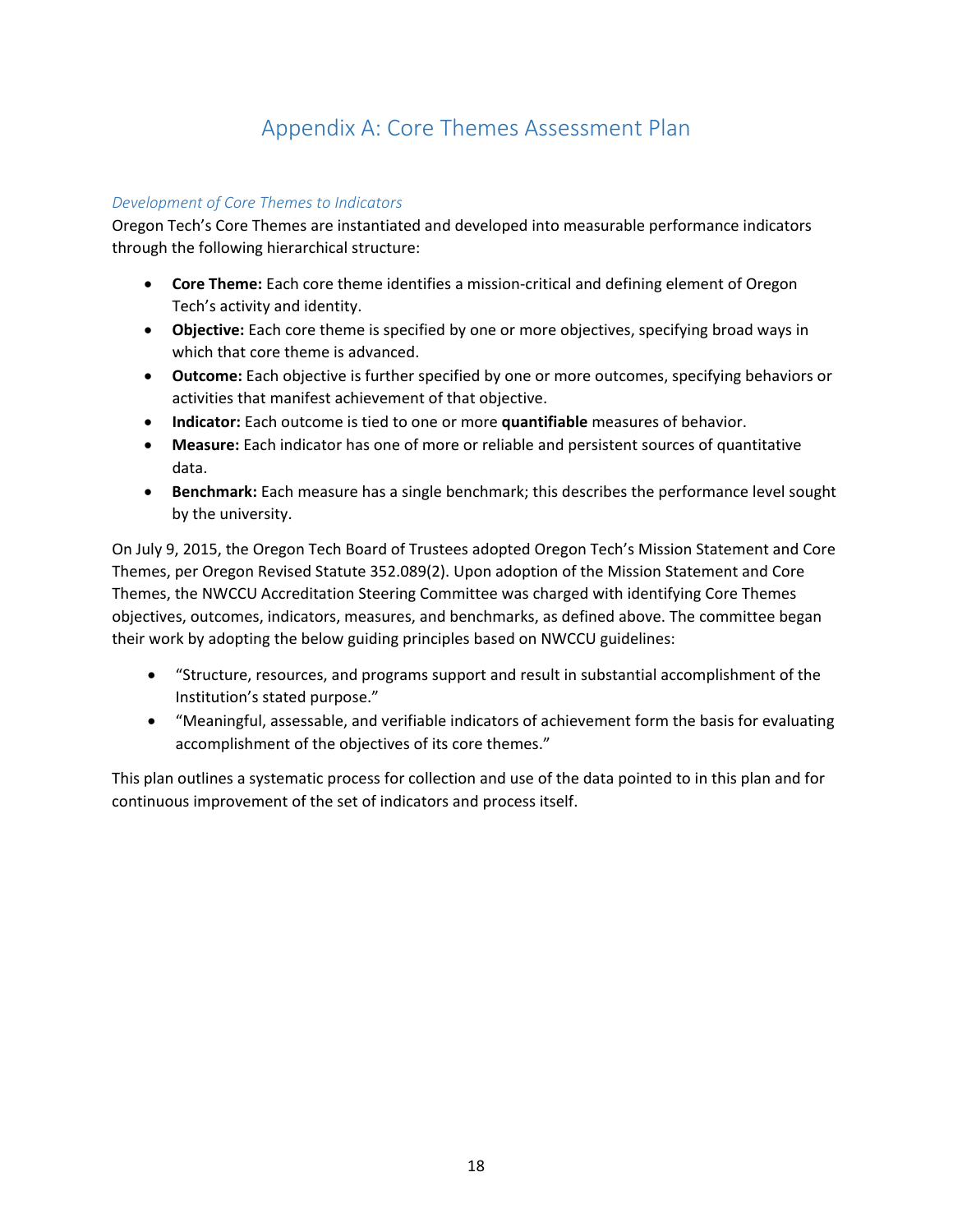#### *Roles and Responsibilities within Core Themes Assessment Plan*

The Accreditation Steering Committee (ASC) drives execution of the Core Themes Assessment Plan in concert with a number of other groups:

#### **Executive Staff & Trustees**

Regularly review and reaffirm the university's Mission, Core Themes, metrics, and associated data during the Board of Trustees' annual retreat. Signifies the start of a new cycle.

#### **Executive Staff**

Determine priorities and identify and direct resources. Administrative Champions are members of the President's Executive Staff and are positioned to drive action in support of performance on Core Theme Indicators.

#### **Administrative Champions[1](#page-20-0)**

Support and provide accountability to leaders within their functional units. Manage planning, assessment, and improvement processes that support mission fulfillment.

#### **Institutional Research and Action Owners[2](#page-20-1)**

Collect, analyze, and evaluate assessment data. Implement improvement actions. Document findings and create dashboards to monitor and share information. Evaluate processes. Engage stakeholders. Recommend improvement actions.

#### **Administrative Champions**

Engage and reflect with Action Owners & Leaders on documented findings and processes. Evaluate core theme attainment and mission fulfillment. Champion improvement actions and resource allocation in support of them. Propose revisions to processes, where needed.

#### **Executive Staff**

Collectively review and prioritize assessment findings and proposed improvement actions. Integrate findings and actions into the institutional planning process.

#### **Accreditation Steering Committee & ALO**

Monitor and support annual progress on the Core Themes Assessment Plan through regular interactions with Executive Staff, Administrative Champions, Action Owners & Leaders. Revise Core Themes Assessment Plan as needed.

<span id="page-20-0"></span> <sup>1</sup> Administrative Champions - Four ASC members on the President's Executive Staff, who are also members of the Accreditation Steering Committee, identified with primary responsibility for one of Oregon Tech's four Core Themes.

<span id="page-20-1"></span> $2$  Action Owner – a staff member whose professional responsibility is closely linked with an indicator, who is delegated by an Administrative Champion to carry forward work related to an indicator, particularly when activity is best handled below the Vice-President level.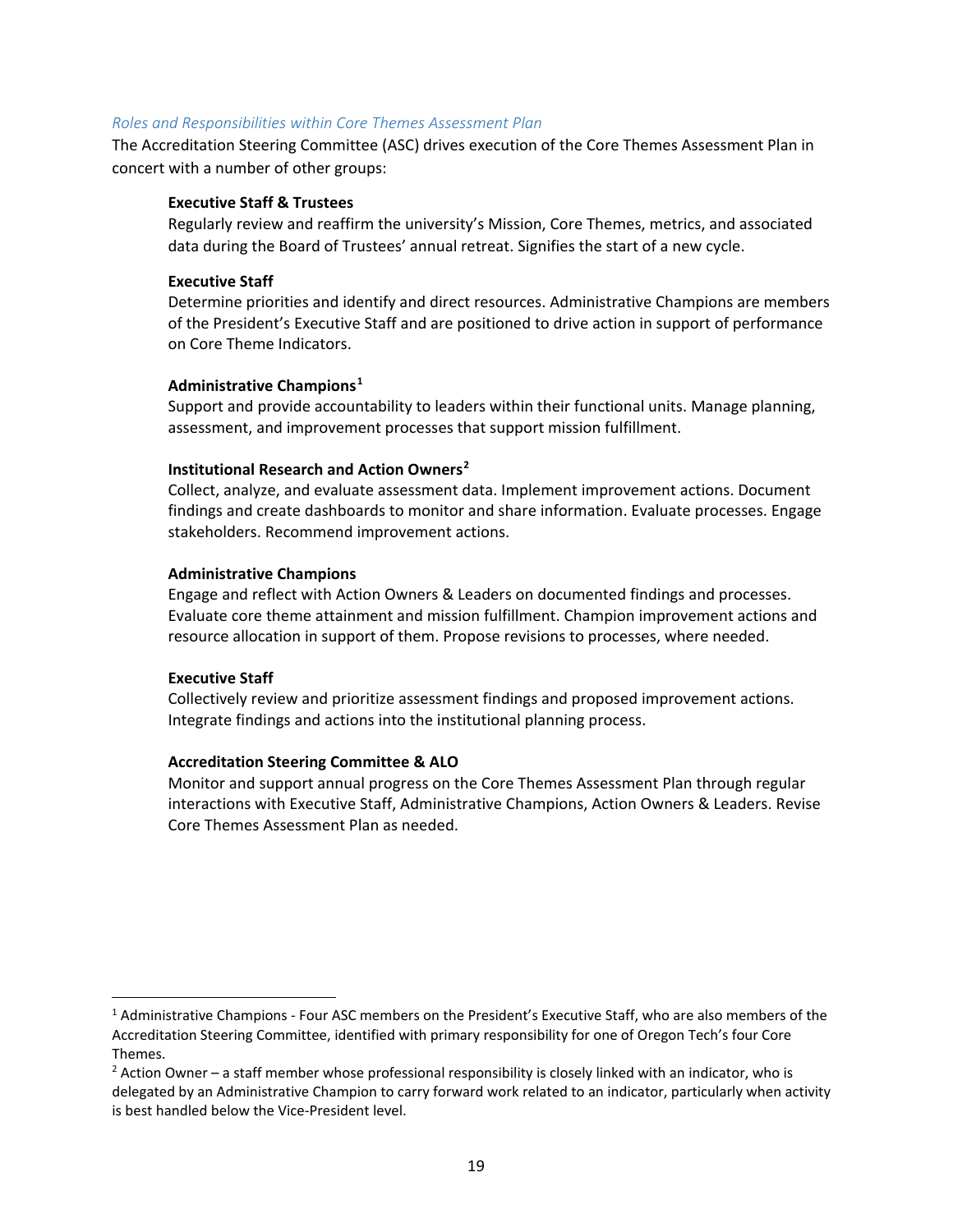Information flows between these groups, as coordinated by the Accreditation Steering Committee, are summarized here:



*Figure 2. Schematic Representation of Information and Decision Flows in Oregon Tech's Core Themes Assessment Plan.*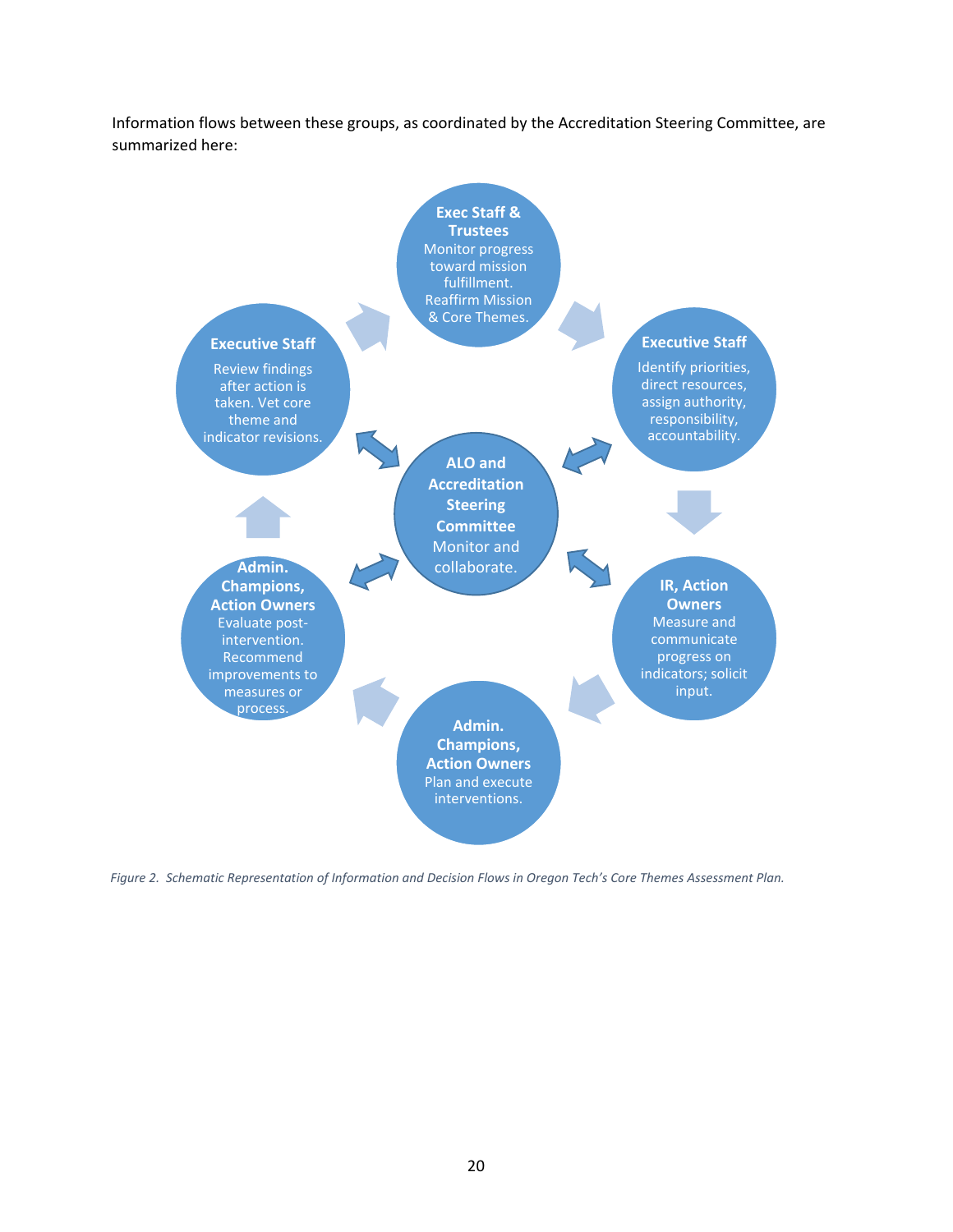#### *Responsibility for Reflection on Core Theme Indicators*

Formal responsibility for providing data and reflections on each Core Theme indicator using the Core Themes indicator template (Appendix B) rests with the Administrative Champion associated with that core theme:

| Core Theme 1:                              | <b>Provost and Vice President</b>   |
|--------------------------------------------|-------------------------------------|
| <b>Applied Degree Programs</b>             | for Academic Affairs                |
| Core Theme 2:                              | <b>Vice President</b>               |
| <b>Student and Graduate Success</b>        | for Student Affairs                 |
| Core Theme 3:                              | <b>Associate Vice President</b>     |
| <b>Statewide Educational Opportunities</b> | for Strategic Enrollment Management |
| Core Theme 4:                              | Associate Provost for Research      |
| <b>Public Service</b>                      | and Academic Affairs                |

#### **Core Themes and Administrative Champions:**

It is not expected that these individuals necessarily will provide data or complete the template personally (although they may in some cases); in many cases, an indicator may be assigned an "Action Owner" and "Data Owner," by the relevant Administrative Champion, with these roles tied to the positions within the institution who are delegated with this responsibility; these may be different individuals, but the ownership resides with the position, not the individual.

#### *Indicator Template*

Administrative Champions or their designated "Action Owners" have the responsibility to either personally complete or delegate the completion of the Indicator Template (see Appendix B). Within this template, the action owner is asked to describe how they and others have, within the context of mission fulfillment

- **Defined/Designed** the indicator to be reliably and meaningfully measured
- **Collected** meaningful data that reflects performance
- **Analyzed** that data to reveal patterns, trends, and insights, particularly if performance is below benchmark level.
- **Engaged** with stakeholders to develop and implement plans for action
- **Evaluated** the effectiveness of actions taken and whether they have yielded improvement
- **Reflected** on the results of this work, the meaningfulness of the indicator and outcomes itself, and the process that supported them.

The Administrative Champion or designated Action Owner will submit this report to the Accreditation Liaison Officer or their designee.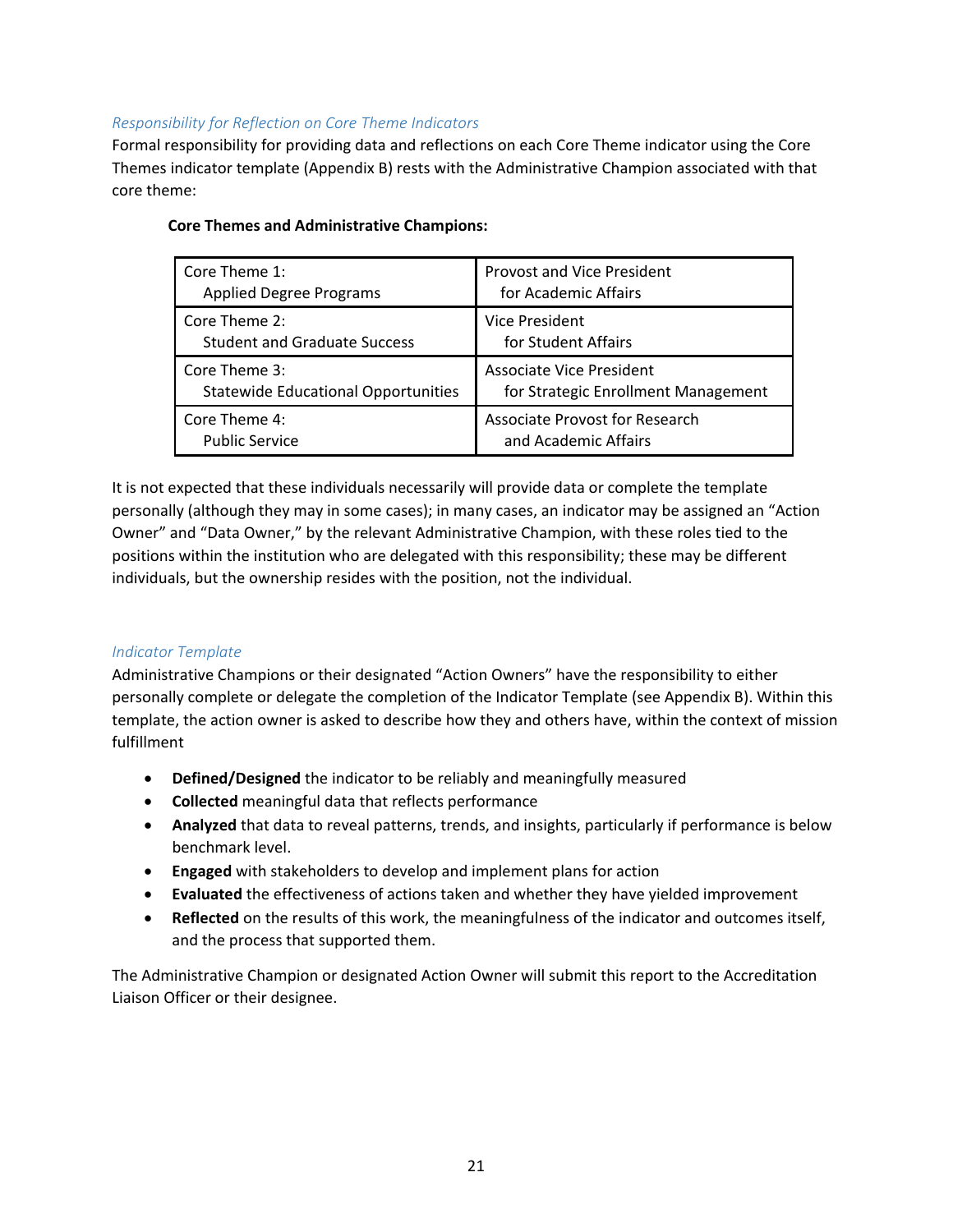#### *Review of Indicator Template and Identification of Improvement Actions:*

At minimum, the Accreditation Steering Committee (ACS) will meet monthly to oversee the process of collection and reflection on Core Themes Indicators. Upon receipt of each report, the ACS will review the submission in collaborative discussion with the submitter and determine whether formal Improvement Action is needed. These Improvement Actions may be (but are not limited to):

- Actions within or below the ASC, such as:
	- o Minimal revision of the outcome, indicator, measure, or benchmark.
		- Once revised, an indicator should generally stay fixed for a period of at least three years.
		- **Upon three years of consistent attainment of a benchmark, action should be** initiated to consider whether a higher benchmark level is appropriate.
	- o Action within a unit to yield improvements.
- Upward referrals—activities which require the input or action of Executive Staff or the Board of Trustees, such as:
	- o Recommendation to re-evaluate a Core Theme (must go through Executive Staff to the Board of Trustees)
	- o Recommendation of allocation of resources beyond the internal capabilities of a unit.
	- o Recommendation for broader discussion on the revision of an outcome, indicator, measure, or benchmark.

Improvement Actions *must* be initiated under the following circumstances (but may also be initiated under other circumstances):

- Data was not reliably available or meaningful.
- Performance falls below benchmark level.
- Performance has declined for three consecutive years.

Upon continuous attainment of a benchmark for three consecutive years, the Accreditation Team, in consultation with the Action Owner, shall propose an appropriate, higher benchmark or alternative measure in order to foster continuous improvement.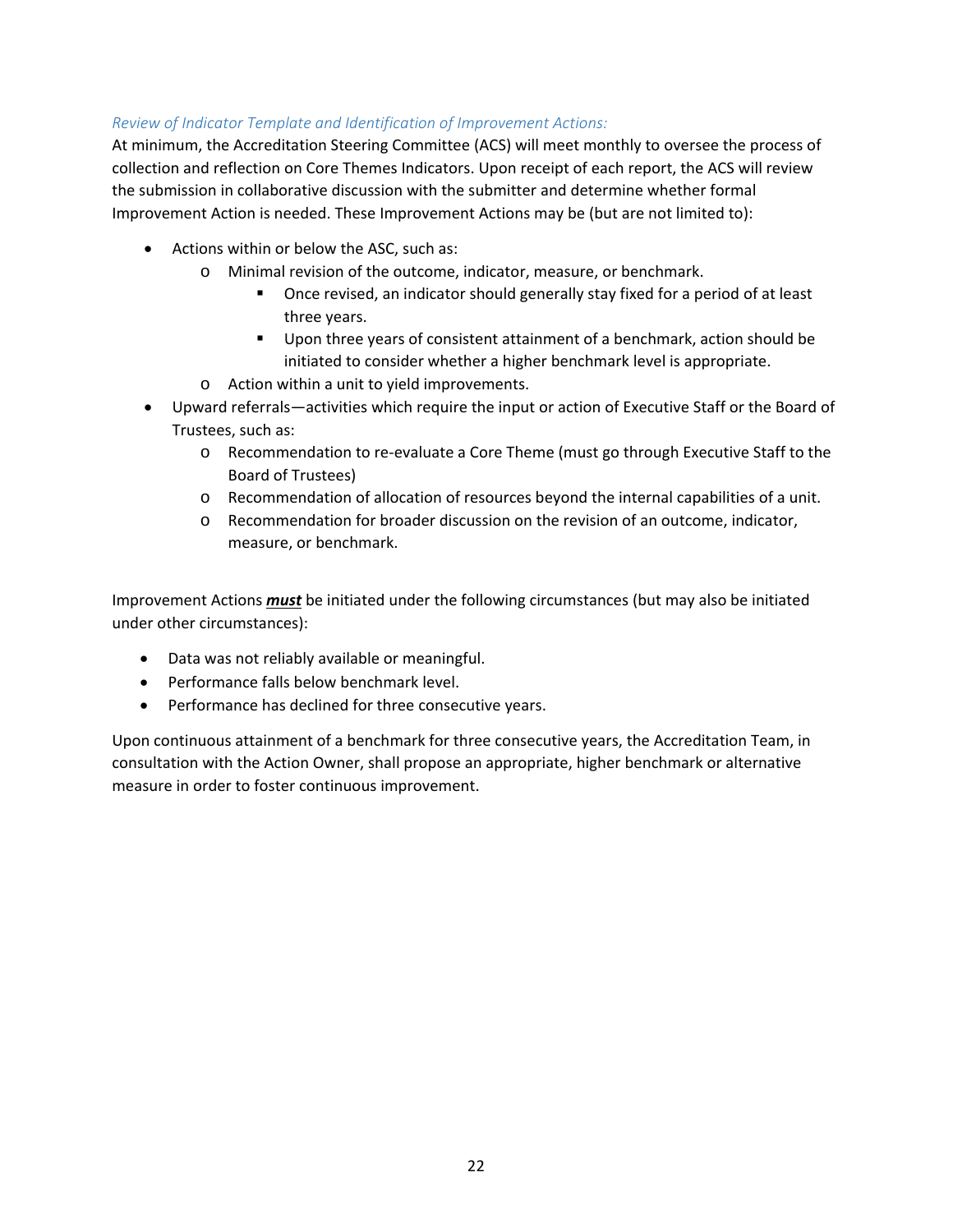#### *Schedule*

For the 2018–2019 academic year (Oregon Tech's first implementing this plan), the following outcomes are have been reviewed:

- January 2019:
	- o Program Assessment
	- o Library Usage
	- o Graduate Success Rate
	- o Graduate Starting Salary
- February
	- o New Freshman Retention
	- o Transfer Student Retention
	- o Student Affairs Support
- March–June 2019:
	- o All remaining outcomes

As initial review of each outcome is completed, the proper timing in an annual cycle, based on availability of data, will be assigned.

#### *Reporting on Core Themes Assessment Activity*

Throughout the year, Executive Staff will receive updates on a bimonthly basis, on the implementation of this plan, including the status of attainment of indicators and any needed revision of indicators, and action items identified under the processes above. As noted above, some items to act in response to indicator data or to revise indicators may be referred upward from the ASC to Executive Staff for their engagement.

This data will be summarized in an annual *Core Themes Assessment Report* prepared by the Accreditation Steering Committee during each summer, distributed to the university community, and posted on the Oregon Tech web site. It will be presented to the Board of Trustees and to Executive Staff at their annual retreats.

An interactive session(s) at or near Fall Convocation will also share information on this process with the **entire** university community (administration, faculty, and staff), including collaborative discussion of meaningful indicators, potential new indicators that reflect the continuing evolution of the institution, and actions in response to weak indicators. Similar conversations shall occur with engagement with students, if they are not already folded into the above session.

Input from these participatory sessions will be reviewed and analyzed by the Accreditation Team, who will make available a summary of the provided input and, over the course of its work, may recommend revisions to outcomes, indicators, etc., or refer larger matters upwards for consideration.

Each year, the Accreditation Team will also explicitly consider whether changes should be made to this Core Themes Assessment Plan, including associated schedules and the Indicator Template.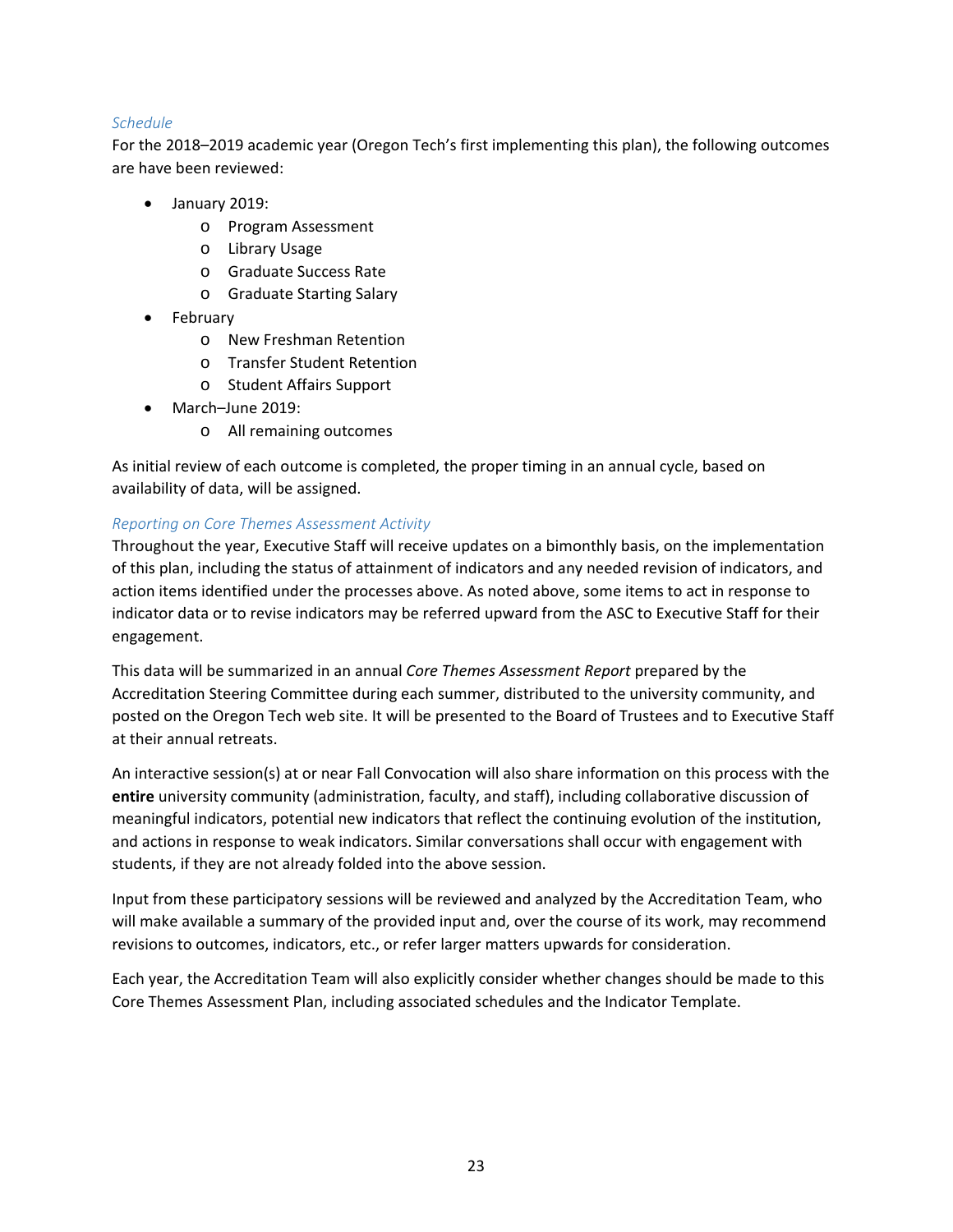#### *Review and Reaffirmation or Modification of Core Themes*

During the years following to the submission of Mid-Cycle Self-Evaluation and Year Seven-Self Evaluation (years one and four in the seven-year NWCCU accreditation cycle) the Core Themes and Objectives will be reviewed by Executive Staff and the Board of Trustees at their annual retreat(s) and either positively reaffirmed or a process begun to modify them. This places the formally next scheduled Core Themes review in 2019–2020, in concert with the strategic planning process to be rolled out by President Naganathan beginning in 2019.

Such processes that might result in modification of core themes should be directed by senior university leadership and broadly participatory, with opportunity for input from administrators, faculty, staff, and students.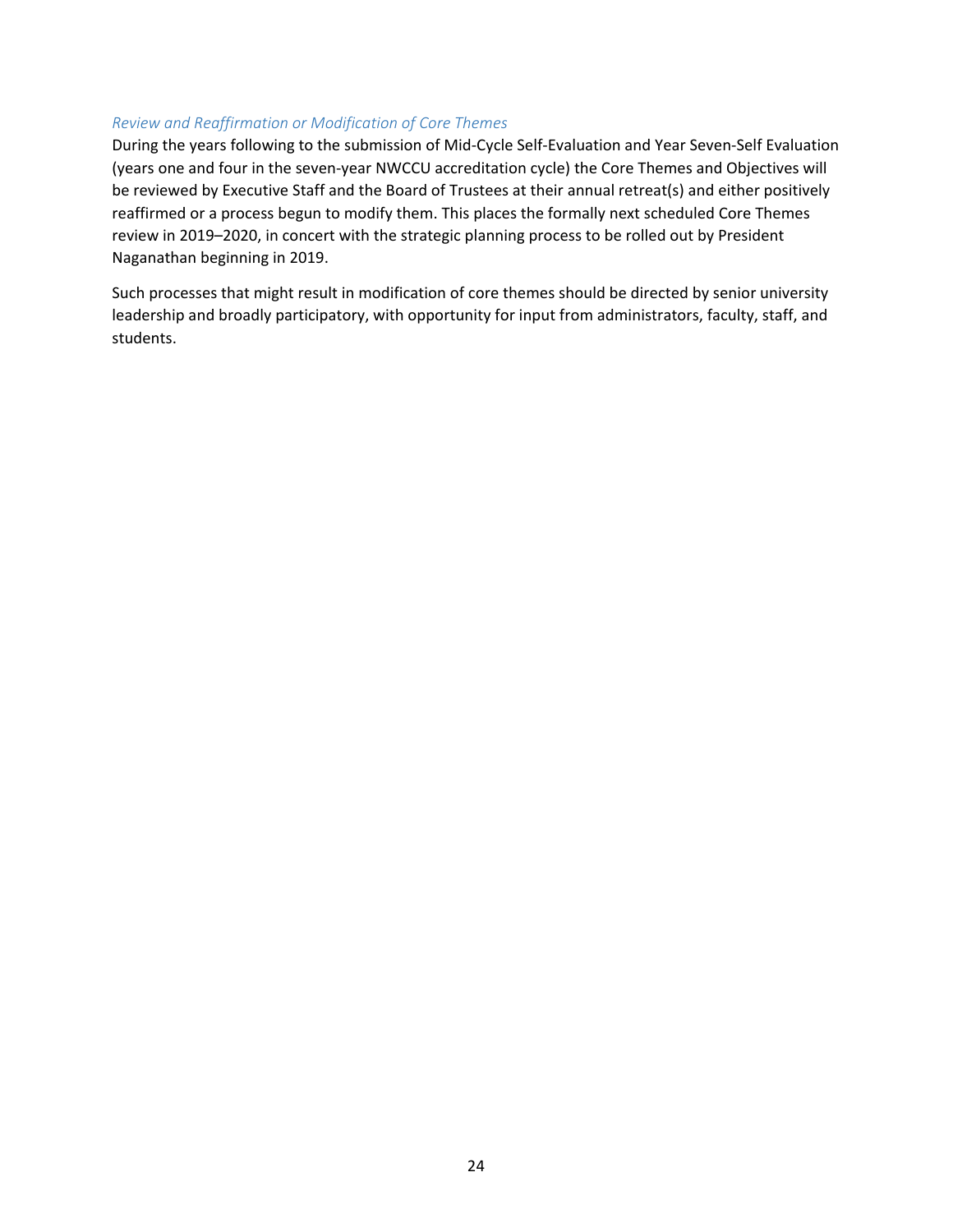# <span id="page-26-0"></span>Appendix B: Core Theme Indicators Reflection Template

# **NWCCU Core Theme Indicators: Template for Process and Results Review**

| <b>Core Theme:</b>      |  |
|-------------------------|--|
| Objective:              |  |
| Outcome:                |  |
| Indicator:              |  |
| Measure:                |  |
| <b>Benchmark:</b>       |  |
|                         |  |
| Data Owner:             |  |
| <b>Relevant VP/AVP:</b> |  |
| <b>Action Champion:</b> |  |
| <b>Team Members:</b>    |  |

| Define/Design: (Is the measure well-defined?)                                                                                                                                          |  |  |
|----------------------------------------------------------------------------------------------------------------------------------------------------------------------------------------|--|--|
| <b>Process Questions:</b>                                                                                                                                                              |  |  |
| Is there a documented process in place to<br>$\bullet$<br>systematically collect this data? If yes,<br>please describe.<br>Is additional information needed to<br>support this metric? |  |  |
| <b>Results Questions:</b>                                                                                                                                                              |  |  |
| If a process is in place, how well did it                                                                                                                                              |  |  |
| work? Are changes needed to improve                                                                                                                                                    |  |  |
| the process?                                                                                                                                                                           |  |  |
| <b>Collect: (How are we performing?)</b>                                                                                                                                               |  |  |
| <b>Process Questions:</b>                                                                                                                                                              |  |  |
| Are the data readily available? What is                                                                                                                                                |  |  |
| the (at least annual) cycle for obtaining                                                                                                                                              |  |  |
| this data, including optimal timing?                                                                                                                                                   |  |  |
| <b>Results Questions:</b>                                                                                                                                                              |  |  |
| Was data collected? If yes, where do the<br>data live?                                                                                                                                 |  |  |
| What is the "banner headline" statistic for<br>this measure (for the past three years, if<br>possible)?                                                                                |  |  |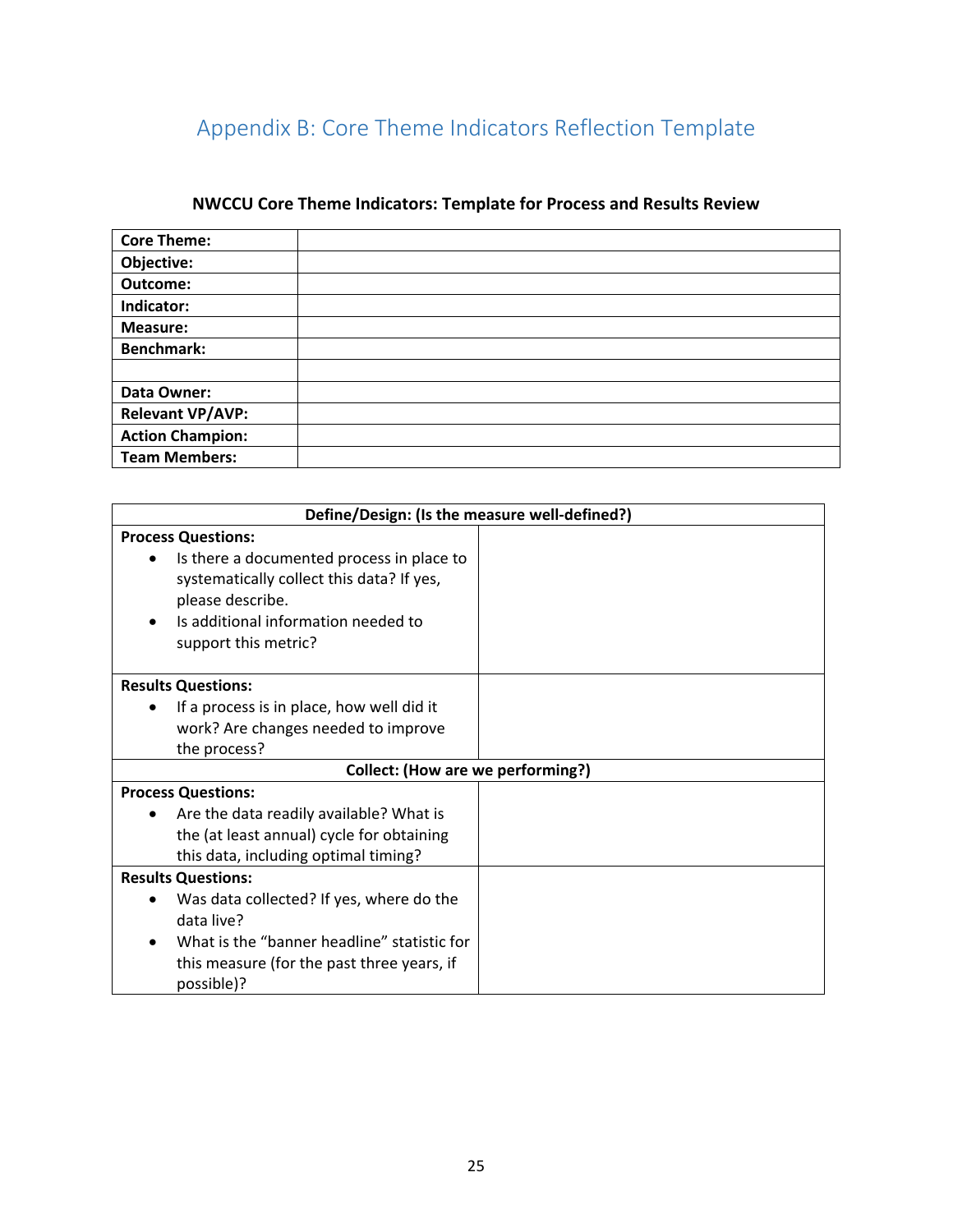| Analyze: (What does the data mean?)                                                                                                                                                                                                                                                                                                                                                                                                                                                        |  |  |
|--------------------------------------------------------------------------------------------------------------------------------------------------------------------------------------------------------------------------------------------------------------------------------------------------------------------------------------------------------------------------------------------------------------------------------------------------------------------------------------------|--|--|
| <b>Process Questions:</b>                                                                                                                                                                                                                                                                                                                                                                                                                                                                  |  |  |
| Is there a documented process in place to<br>systematically analyze the data? If yes,<br>please describe. Who is<br>reviewing/analyzing the data? Where are<br>the results of the analysis documented?<br>Are results communicated to appropriate<br>stakeholders? If yes, please describe who<br>and how.<br>Are the data analyzed within the context                                                                                                                                     |  |  |
| of core theme achievement?                                                                                                                                                                                                                                                                                                                                                                                                                                                                 |  |  |
| <b>Results Questions:</b>                                                                                                                                                                                                                                                                                                                                                                                                                                                                  |  |  |
| What do the data tell you? Are we<br>meeting institutional benchmark for this<br>outcome? Is performance slipping,<br>gaining, or steady?<br>Are you able to use the data to make<br>determinations of quality, effectiveness,<br>and core theme achievement? If not,<br>what other data might be of value? Are<br>benchmarks appropriately set and their<br>levels clearly justified?<br>If communicated, did stakeholders<br>engage in idea generation around<br>continuous improvement? |  |  |
| Engage: (What should we do in response to the data?)                                                                                                                                                                                                                                                                                                                                                                                                                                       |  |  |
| <b>Process Questions:</b><br>Are results considered within the context<br>of continuous improvement? Are results<br>used to inform planning, decision making,<br>and allocation of resources and capacity?<br>If yes, please describe.                                                                                                                                                                                                                                                     |  |  |
| <b>Results Questions:</b>                                                                                                                                                                                                                                                                                                                                                                                                                                                                  |  |  |
| Is action needed to improve this metric<br>$\bullet$<br>(or has recent action been taken to<br>improve this metric)? If so, what? What<br>resources are needed?                                                                                                                                                                                                                                                                                                                            |  |  |